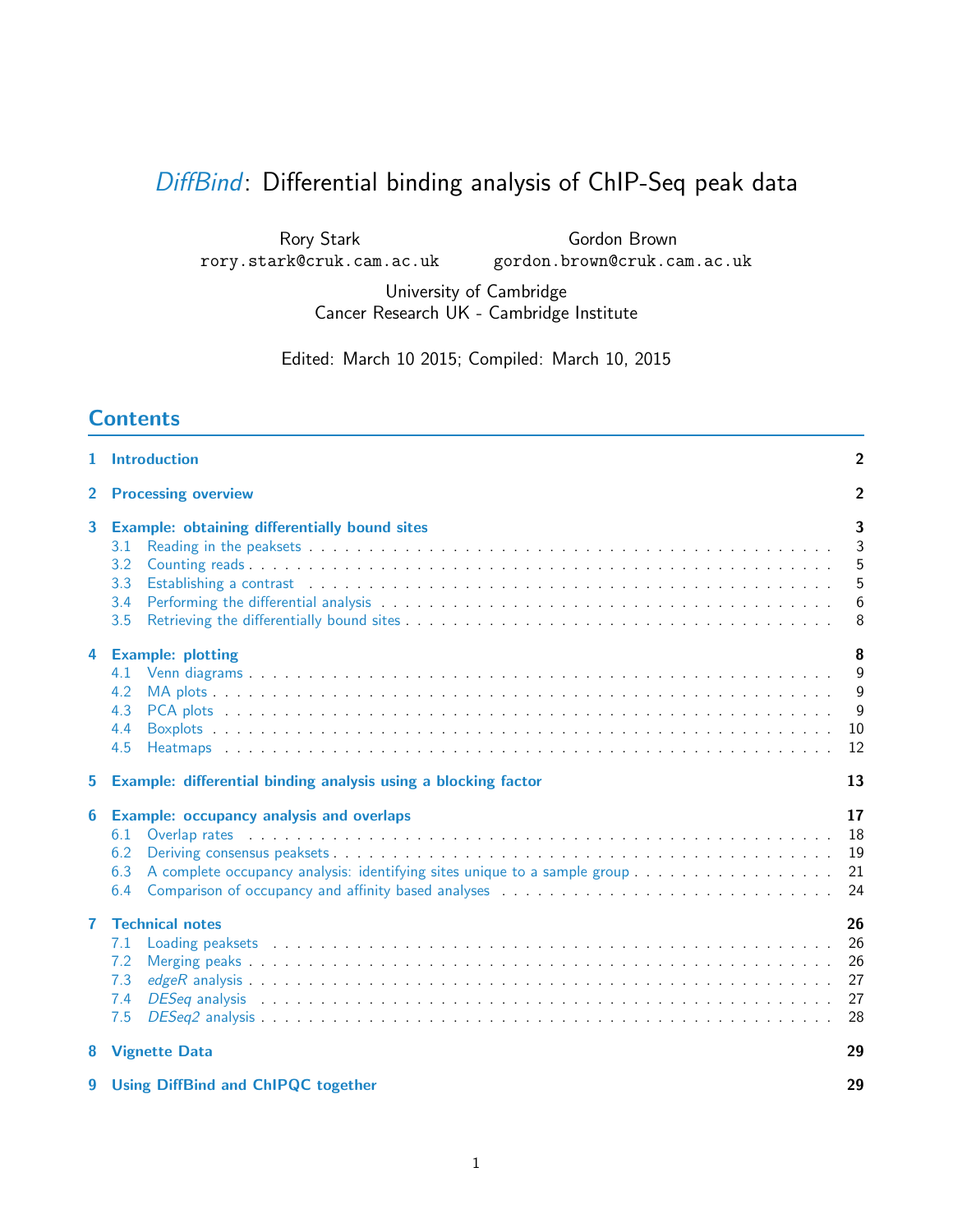#### **[10 Acknowledgements](#page-28-2)** 29

#### [11 Session Info](#page-29-0) 30

| ٦ |
|---|
|   |

## <span id="page-1-0"></span>1 Introduction

This document offers an introduction and overview of the R Bioconductor package [DiffBind](http://bioconductor.org/packages/release/bioc/html/DiffBind.html), which provides functions for processing ChIP-Seq data enriched for genomic loci where specific protein/DNA binding occurs, including peak sets identified by ChIP-Seq peak callers and aligned sequence read datasets. It is designed to work with multiple peak sets simultaneously, representing different ChIP experiments (antibodies, transcription factor and/or histone marks, experimental conditions, replicates) as well as managing the results of multiple peak callers.

The primary emphasis of the package is on identifying sites that are differentially bound between two sample groups. It includes functions to support the processing of peak sets, including overlapping and merging peak sets, counting sequencing reads overlapping intervals in peak sets, and identifying statistically significantly differentially bound sites based on evidence of binding affinity (measured by differences in read densities). To this end it uses statistical routines developed in an RNA-Seq context (primarily the Bioconductor packages *[edgeR](http://bioconductor.org/packages/release/bioc/html/edgeR.html)* and *[DESeq](http://bioconductor.org/packages/release/bioc/html/DESeq.html)*). Additionally, the package builds on Rgraphics routines to provide a set of standardized plots to aid in binding analysis.

This guide includes a brief overview of the processing flow, followed by three sections of examples: the first focusing on the core task of obtaining differentially bound sites based on affinity data, the second working through the main plotting routines, and the third revisiting occupancy data (peak calls) in more detail, as well as comparing the results of an occupancy-based analysis with an affinity-based one. Finally, some technical aspects of the how these analyses are accomplished are detailed.

## <span id="page-1-1"></span>2 Processing overview

[DiffBind](http://bioconductor.org/packages/release/bioc/html/DiffBind.html) works primarily with peaksets, which are sets of genomic intervals representing candidate protein binding sites. Each interval consists of a chromosome, a start and end position, and usually a score of some type indicating confidence in, or strength of, the peak. Associated with each peakset are metadata relating to the experiment from which the peakset was derived. Additionally, files containing mapped sequencing reads (BAM//BED) can be associated with each peakset (one for the ChIP data, and optionally another representing a control dataset).

Generally, processing data with [DiffBind](http://bioconductor.org/packages/release/bioc/html/DiffBind.html) involves five phases:

- 1. Reading in peaksets: The first step is to read in a set of peaksets and associated metadata. Peaksets are derived either from ChIP-Seq peak callers, such as MACS ([\[1\]](#page-29-1)), or using some other criterion (e.g. all the promoter regions in a genome). The easiest way to read in peaksets is using a comma-separated value (csv) sample sheet with one line for each peakset. A single experiment can have more than one associated peakset, e.g. if multiple peak callers are used for comparison purposes, and hence have more than one line in the sample sheet. Once the peaksets are read in, a merging function finds all overlapping peaks and derives a single set of unique genomic intervals covering all the supplied peaks.
- 2. Occupancy analysis: Peaksets, especially those generated by peak callers, provide an insight into the potential occupancy of the protein being ChIPed for at specific genomic loci. After the peaksets have been loaded, it can be useful to perform some exploratory plotting to determine how these occupancy maps agree with each other, e.g. between experimental replicates (re-doing the ChIP under the same conditions), between different peak callers on the same experiment, and within groups of samples representing a common experimental condition. *[DiffBind](http://bioconductor.org/packages/release/bioc/html/DiffBind.html)* provides functions to enable overlaps to be examined, as well as functions to determine how well similar samples cluster together. Beyond quality control, the product of an occupancy analysis may be a *consensus peakset*, representing an overall set of candidate binding sites to be used in further analysis.
- 3. Counting reads: Once a consensus peakset has been derived, *[DiffBind](http://bioconductor.org/packages/release/bioc/html/DiffBind.html)* can use the supplied sequence read files to count how many reads overlap each interval for each unique sample. The result of this is a binding affinity matrix containing a (normalized) read count for each sample at every potential binding site. With this matrix, the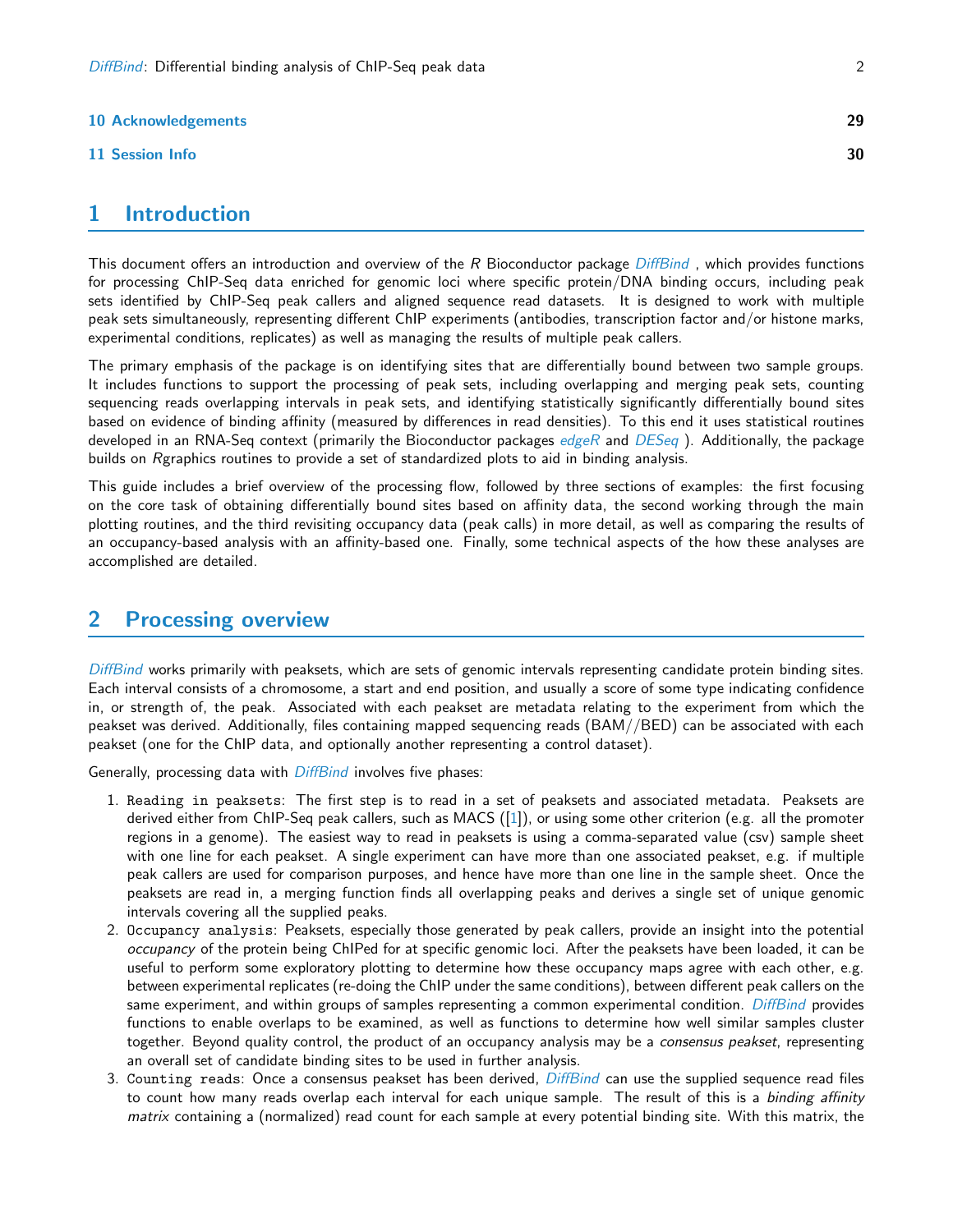samples can be re-clustered using affinity, rather than occupancy, data. The binding affinity matrix is used for QC plotting as well as for subsequent differential analysis.

- 4. Differential binding affinity analysis: The core functionality of *[DiffBind](http://bioconductor.org/packages/release/bioc/html/DiffBind.html)* is the differential binding affinity analysis, which enables binding sites to be identified that are statistically significantly differentially bound between sample groups. To accomplish this, first a contrast (or contrasts) is established, dividing the samples into groups to be compared. Next the core analysis routines are executed, by default using  $edge R$ . This will assign a p-value and FDR to each candidate binding site indicating the significance of their being differentially bound.
- 5. Plotting and reporting: Once one or more contrasts have been run, *[DiffBind](http://bioconductor.org/packages/release/bioc/html/DiffBind.html)* provides a number of functions for reporting and plotting the results. MA plots give an overview of the results of the analysis, while correlation heatmaps and PCA plots show how the groups cluster based on differentially bound sites. Boxplots show the distribution of reads within differentially bound sites corresponding to whether they gain or lose affinity between the two sample groups. A reporting mechanism enables differentially bound sites to be extracted for further processing, such as annotation and/or pathway analysis.

## <span id="page-2-0"></span>3 Example: obtaining differentially bound sites

This section offers a quick example of how to use [DiffBind](http://bioconductor.org/packages/release/bioc/html/DiffBind.html) to identify significantly differentially bound sites using affinity (read count) data.

The dataset for this example consists of ChIPs against the transcription factor ERa using five breast cancer cell lines ([\[2\]](#page-29-2)). Three of these cell lines are responsive to tamoxifen, while two others are resistant to tamoxifen treatment. There are at least two replicates for each of the cell lines, with one cell line having three replicates, for a total of eleven sequenced libraries. Note that this experiment includes two types of MCF7 cells: the regular tamoxifen responsive line as well as MCF7 cells specially treated with tamoxifen until a tamoxifen resistant cell line is obtained. For each sample, we have one peakset originally derived using the MACS peak caller ([\[1\]](#page-29-1)), for a total of eleven peaksets. Note that to save space in the package, only data for chromosome 18 is used. The metadata and peak data are available in the extra subdirectory of the [DiffBind](http://bioconductor.org/packages/release/bioc/html/DiffBind.html) package directory; you can make this your working directory by entering:

```
> library(DiffBind)
```
> setwd(system.file("extra", package="DiffBind"))

Obtaining the sites significantly differentially bound (DB) between the samples that respond to tamoxifen and those that are resistant can be done in a five-step script:

```
> print(savewd)
> tamoxifen = dba(sampleSheet="tamoxifen.csv")
> tamoxifen = dba.count(tamoxifen)
> tamoxifen = dba.contrast(tamoxifen, categories=DBA_CONDITION)
> tamoxifen = dba.analyze(tamoxifen)
> tamoxifen.DB = dba.report(tamoxifen)
```
The following subsections describe these steps in more detail

### <span id="page-2-1"></span>3.1 Reading in the peaksets

The easiest way to set up an experiment to analyze is with a sample sheet. The sample sheet can be a dataframe, or it can be read directly from a csv file. Here is the example sample sheet read into a dataframe form a csv file:

```
> samples = read.csv(file.path(system.file("extra", package="DiffBind"),
+ "tamoxifen.csv"))
> samples
  SampleID Tissue Factor Condition Treatment Replicate bamReads
1 BT4741 BT474 ER Resistant Full-Media 1 reads/Chr18_BT474_ER_1.bam
2 BT4742 BT474 ER Resistant Full-Media 2 reads/Chr18_BT474_ER_2.bam
```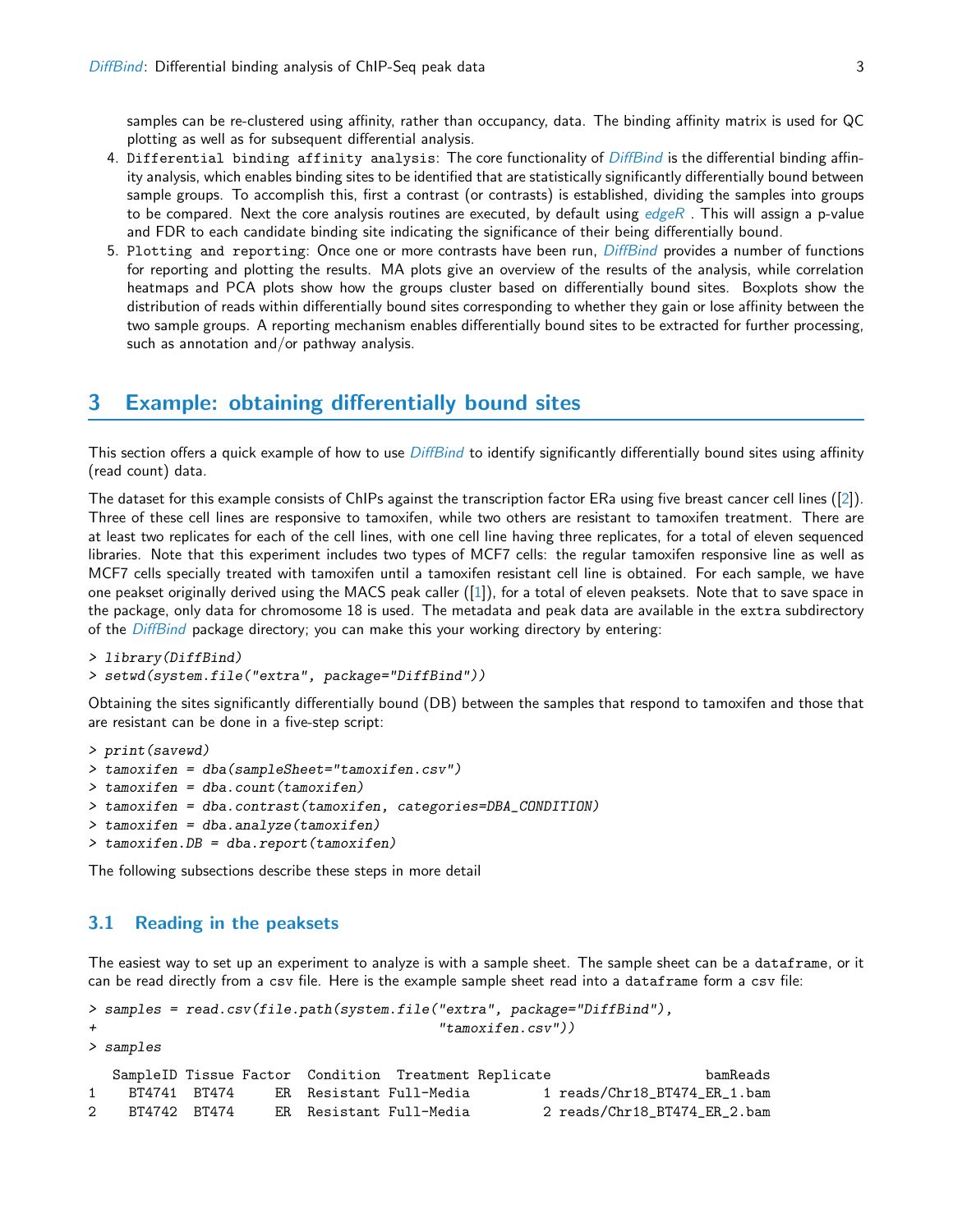| 3              | MCF71     | MCF7 |    | ER Responsive Full-Media   |                                                            | 1.             | reads/Chr18_MCF7_ER_1.bam |  |
|----------------|-----------|------|----|----------------------------|------------------------------------------------------------|----------------|---------------------------|--|
| 4              | MCF72     | MCF7 |    | ER Responsive Full-Media   |                                                            | 2              | reads/Chr18_MCF7_ER_2.bam |  |
| 5              | MCF73     | MCF7 |    | ER Responsive Full-Media   |                                                            | 3              | reads/Chr18_MCF7_ER_3.bam |  |
| 6              | T47D1     | T47D |    | ER Responsive Full-Media   |                                                            | 1              | reads/Chr18_T47D_ER_1.bam |  |
| 7              | T47D2     | T47D |    | ER Responsive Full-Media   |                                                            | $\overline{2}$ | reads/Chr18_T47D_ER_2.bam |  |
| 8              | MCF7r1    | MCF7 | ER | Resistant Full-Media       |                                                            | 1              | reads/Chr18_TAMR_ER_1.bam |  |
| 9              | MCF7r2    | MCF7 | ER | Resistant Full-Media       |                                                            | $\overline{2}$ | reads/Chr18_TAMR_ER_2.bam |  |
| 10             | ZR751     | ZR75 |    | ER Responsive Full-Media   |                                                            | 1              | reads/Chr18_ZR75_ER_1.bam |  |
| 11             | ZR752     | ZR75 |    | ER Responsive Full-Media   |                                                            | $\overline{2}$ | reads/Chr18_ZR75_ER_2.bam |  |
|                | ControlID |      |    | bamControl                 |                                                            |                | Peaks PeakCaller          |  |
| $\mathbf{1}$   |           |      |    |                            | BT474c reads/Chr18_BT474_input.bam peaks/BT474_ER_1.bed.gz |                | bed                       |  |
| $\overline{2}$ |           |      |    |                            | BT474c reads/Chr18_BT474_input.bam peaks/BT474_ER_2.bed.gz |                | bed                       |  |
| 3              | MCF7c     |      |    |                            | reads/Chr18_MCF7_input.bam peaks/MCF7_ER_1.bed.gz          |                | bed                       |  |
| 4              | MCF7c     |      |    | reads/Chr18_MCF7_input.bam | peaks/MCF7_ER_2.bed.gz                                     |                | bed                       |  |
| 5              | MCF7c     |      |    | reads/Chr18_MCF7_input.bam | peaks/MCF7_ER_3.bed.gz                                     |                | bed                       |  |
| 6              | T47Dc     |      |    | reads/Chr18_T47D_input.bam | peaks/T47D_ER_1.bed.gz                                     |                | bed                       |  |
| $\overline{7}$ | T47Dc     |      |    | reads/Chr18_T47D_input.bam | peaks/T47D_ER_2.bed.gz                                     |                | bed                       |  |
| 8              | TAMRC     |      |    | reads/Chr18_TAMR_input.bam | peaks/TAMR_ER_1.bed.gz                                     |                | bed                       |  |
| 9              | TAMRC     |      |    | reads/Chr18_TAMR_input.bam | peaks/TAMR_ER_2.bed.gz                                     |                | bed                       |  |
| 10             | ZR75c     |      |    | reads/Chr18_ZR75_input.bam | peaks/ZR75_ER_1.bed.gz                                     |                | bed                       |  |
| 11             | ZR75c     |      |    | reads/Chr18_ZR75_input.bam | peaks/ZR75_ER_2.bed.gz                                     |                | bed                       |  |

The peaksets are read in using the following *[DiffBind](http://bioconductor.org/packages/release/bioc/html/DiffBind.html)* function:

> tamoxifen = dba(sampleSheet="tamoxifen.csv")

The result is a DBA object; the metadata associated with this object can be displayed simply as follows:

```
> tamoxifen
```

|             |        |              |     |                          | 11 Samples, 2844 sites in matrix (3794 total):                  |                   |     |      |
|-------------|--------|--------------|-----|--------------------------|-----------------------------------------------------------------|-------------------|-----|------|
|             |        |              |     |                          | ID Tissue Factor Condition Treatment Replicate Caller Intervals |                   |     |      |
|             | BT4741 | <b>BT474</b> | ER. |                          | Resistant Full-Media                                            |                   | bed | 1080 |
| 2           | BT4742 | BT474        | ER. |                          | Resistant Full-Media                                            | 2                 | bed | 1122 |
| 3           | MCF71  | MCF7         |     | ER Responsive Full-Media |                                                                 | 1                 | bed | 1556 |
| 4           | MCF72  | MCF7         |     | ER Responsive Full-Media |                                                                 | 2                 | bed | 1046 |
| 5           | MCF73  | MCF7         |     | ER Responsive Full-Media |                                                                 | 3                 | bed | 1339 |
| 6           | T47D1  | T47D         |     | ER Responsive Full-Media |                                                                 | 1                 | bed | 527  |
| $7^{\circ}$ | T47D2  | <b>T47D</b>  |     | ER Responsive Full-Media |                                                                 | 2                 | bed | 373  |
| 8           | MCF7r1 | MCF7         | ER. |                          | Resistant Full-Media                                            | 1                 | bed | 1438 |
| 9           | MCF7r2 | MCF7         | ER. |                          | Resistant Full-Media                                            | 2                 | bed | 930  |
| 10          | ZR751  | ZR75         |     | ER Responsive Full-Media |                                                                 | 1                 | bed | 2346 |
| 11          | ZR752  | ZR75         |     | ER Responsive Full-Media |                                                                 | $\mathcal{D}_{1}$ | bed | 2345 |

This shows how many peaks are in each peakset, as well as (in the first line) total number of unique peaks after merging overlapping ones (3794) and the default binding matrix of 11 samples by the 2844 sites that overlap in at least two of the samples. This object is available for loading using data(tamoxifen\_peaks).

Using only this peak caller data, a correlation heatmap can be generated which gives an initial clustering of the samples using the cross-correlations of each row of the binding matrix:

> plot(tamoxifen)

The resulting plot (Figure [1\)](#page-4-2) shows that while the replicates for each cell line cluster together appropriately, the cell lines do not cluster into groups corresponding to those that are responsive (MCF7, T47D, and ZR75) vs. those resistant (BT474 and MCF7r) to tamoxifen treatment. It also shows that the two most highly correlated cell lines are the two MCF7-based ones, even though they respond differently to tamoxifen treatment.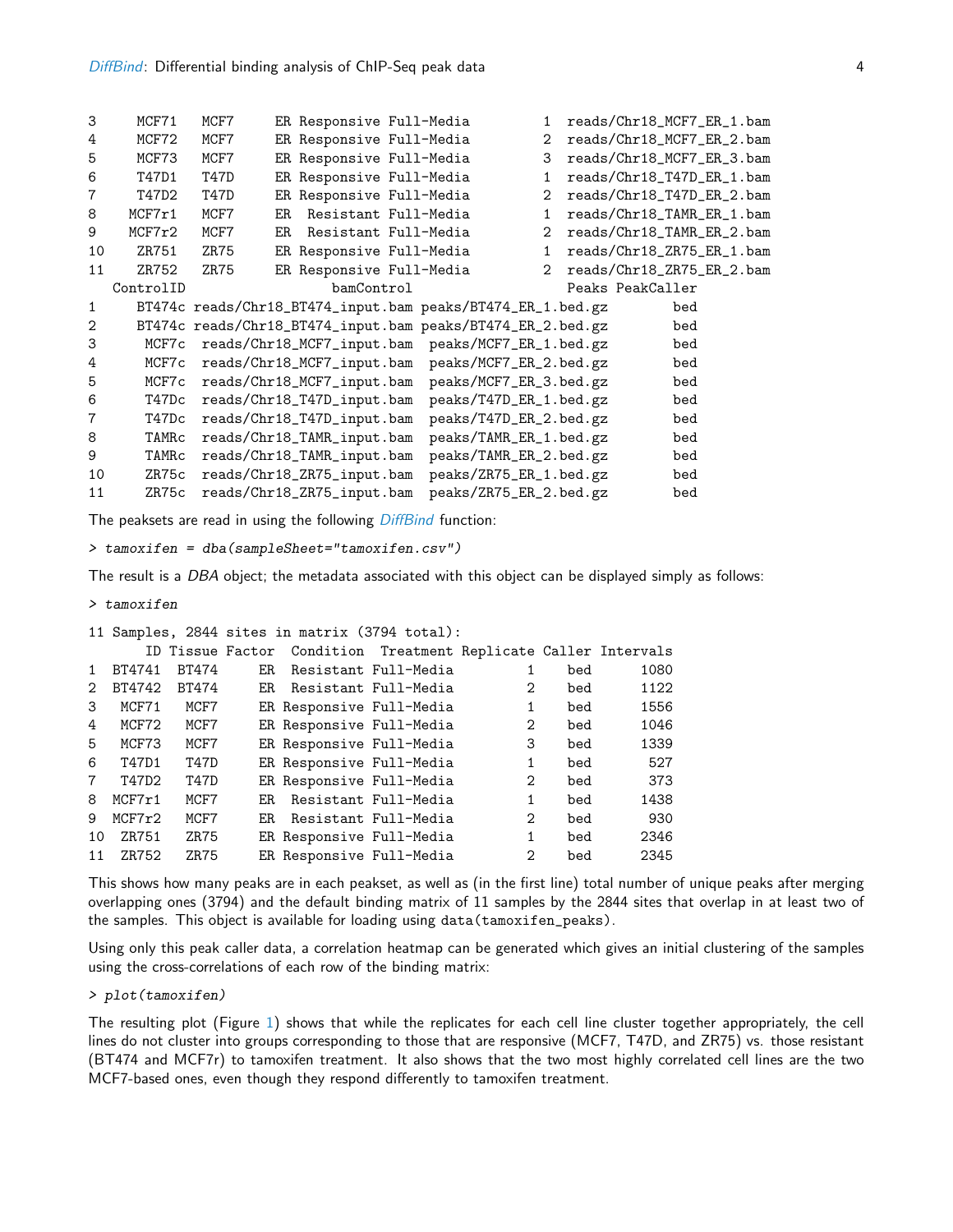

<span id="page-4-2"></span>Figure 1: Correlation heatmap, using occupancy (peak caller score) data. Generated by: plot (tamoxifen); can also be generated by: dba.plotHeatmap(tamoxifen).

## <span id="page-4-0"></span>3.2 Counting reads

The next step is to calculate a binding matrix with scores based on read counts for every sample (affinity scores), rather than confidence scores for only those peaks called in a specific sample (occupancy scores). These reads are obtained using the dba.count function: $<sup>1</sup>$  $<sup>1</sup>$  $<sup>1</sup>$ </sup>

```
> tamoxifen = dba.count(tamoxifen, minOverlap=3)
```

```
> plot(tamoxifen)
```
If you do not have the raw reads available to you, this object is available loading using data(tamoxifen\_counts). The dba.count call plots a new correlation heatmap based on the affinity scores, seen in Figure [2.](#page-5-1) While this shows overall higher correlation levels (evidenced by the shift in the scale), and a slightly different clustering, responsiveness to tamoxifen treatment does not appear to form a basis for clustering when using all of the affinity scores. (Note that the clustering can change based on what scoring metric is used; see Section 4.4 for more details).

### <span id="page-4-1"></span>3.3 Establishing a contrast

Before running the differential analysis, we need to tell *[DiffBind](http://bioconductor.org/packages/release/bioc/html/DiffBind.html)* which cell lines fall in which groups. This is done using the dba.contrast function, as follows:

<span id="page-4-3"></span> $1$ Note that due to space limitations the reads are not shipped with the package. See Section 8 for options to obtains the full dataset. Alternatively, you can get the result of the dba.count call by loading the supplied Robject by invoking data(tamoxifen\_counts)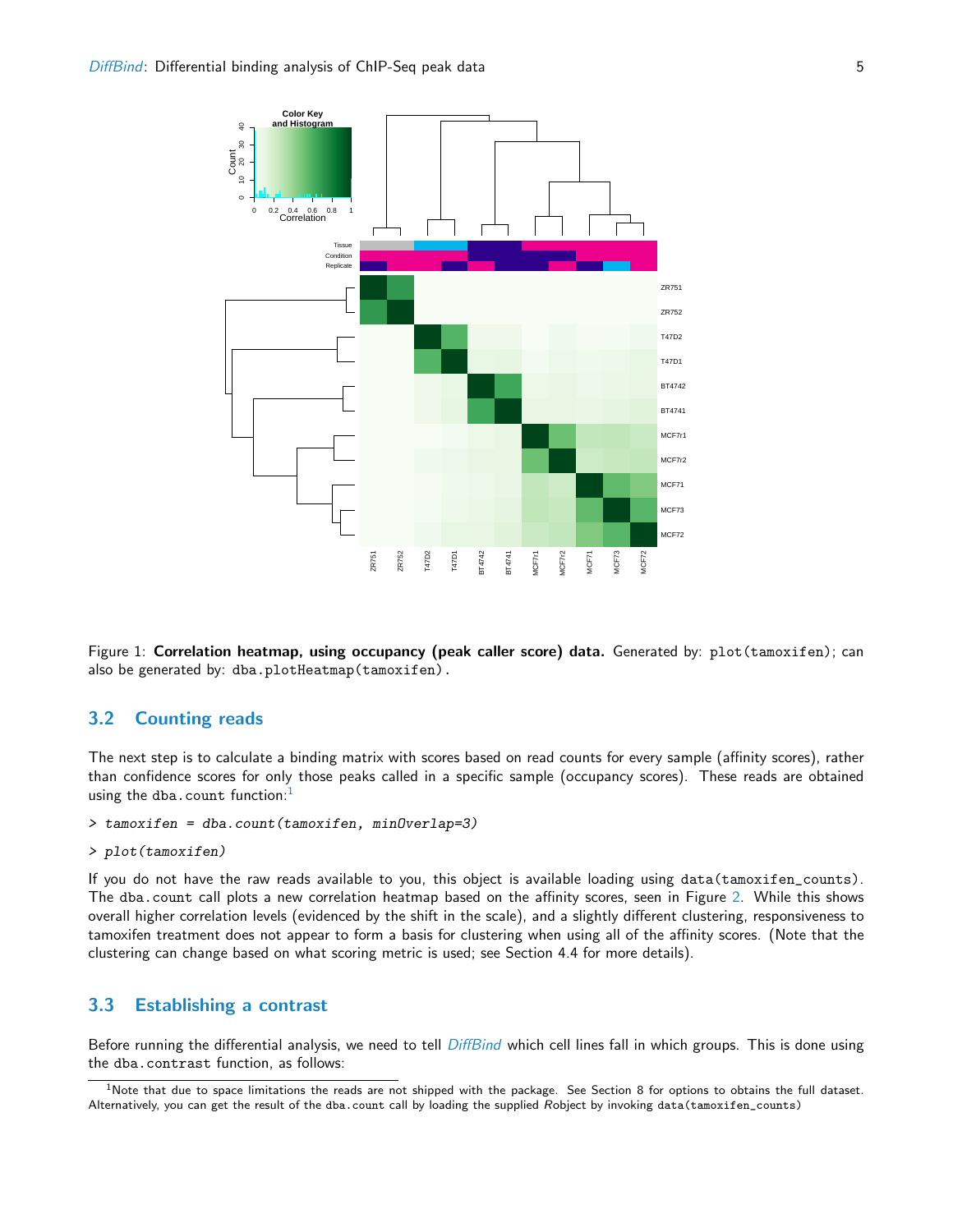



```
> tamoxifen = dba.contrast(tamoxifen, categories=DBA_CONDITION)
```
The uses the Condition metadata (Responsive vs. Resistant) to set up a a contrast with 4 samples in the Resistant group and 7 samples in the Responsive group.<sup>[2](#page-5-2)</sup>

### <span id="page-5-0"></span>3.4 Performing the differential analysis

The main differential analysis function is invoked as follows:

```
> tamoxifen = dba.analyze(tamoxifen)
```
This will run an [edgeR](http://bioconductor.org/packages/release/bioc/html/edgeR.html) analysis (see subsequent section discussing the technical details of the edgeR analysis) using the default binding matrix. Displaying the resultant DBA object shows that 315 of the 1772 sites are identified as being significantly differentially bound (DB) using the default threshold of FDR  $<= 0.1$ 

> tamoxifen

|                |  | 11 Samples, 1772 sites in matrix: |                                                                      |          |           |  |
|----------------|--|-----------------------------------|----------------------------------------------------------------------|----------|-----------|--|
|                |  |                                   | ID Tissue Factor Condition Treatment Replicate Caller Intervals FRiP |          |           |  |
| 1 BT4741 BT474 |  |                                   | ER Resistant Full-Media                                              | 1 counts | 1772 0.20 |  |
| 2 BT4742 BT474 |  |                                   | ER Resistant Full-Media                                              | 2 counts | 1772 0.19 |  |

<span id="page-5-2"></span> $2$ This step is actually optional: if the main analysis function dba.analyze is invoked with no contrasts established, [DiffBind](http://bioconductor.org/packages/release/bioc/html/DiffBind.html) will set up a default set of contrasts automatically, which will include the one we are interested in.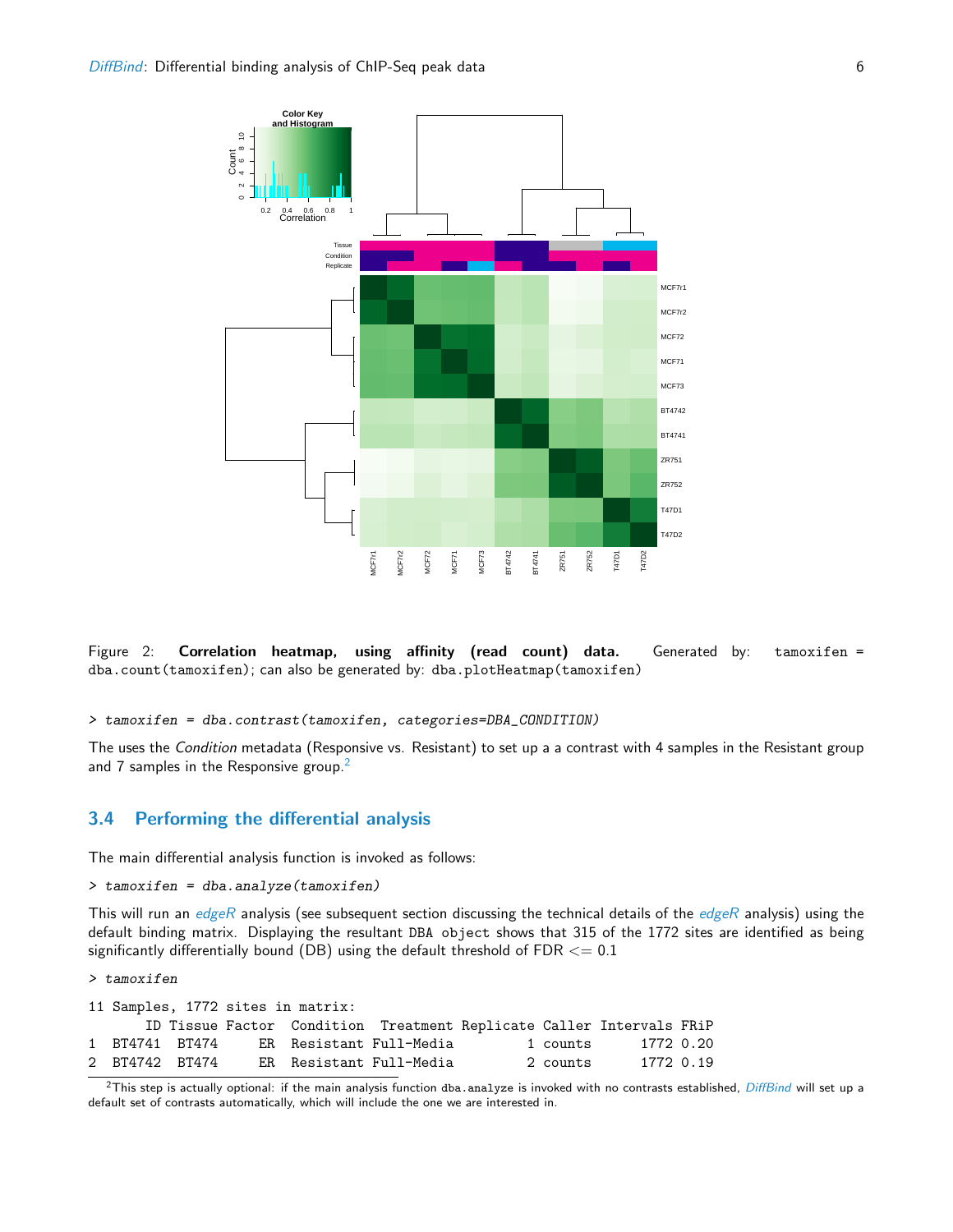

<span id="page-6-1"></span>Figure 3: Correlation heatmap, using only significantly differentially bound sites. Generated by: tamoxifen = dba.analyze(tamoxifen); can also be generated by: dba.plotHeatmap(tamoxifen, contrast=1)

| 3           | MCF71       | MCF7            |      | ER Responsive Full-Media |                          | 1 counts | 1772 0.36 |  |
|-------------|-------------|-----------------|------|--------------------------|--------------------------|----------|-----------|--|
| 4           | MCF72       | MCF7            |      |                          | ER Responsive Full-Media | 2 counts | 1772 0.22 |  |
| 5.          | MCF73       | MCF7            |      |                          | ER Responsive Full-Media | 3 counts | 1772 0.29 |  |
| 6           | T47D1       | T47D            |      |                          | ER Responsive Full-Media | 1 counts | 1772 0.14 |  |
| $7^{\circ}$ | T47D2       | T47D            |      |                          | ER Responsive Full-Media | 2 counts | 1772 0.09 |  |
| 8           | MCF7r1      | MCF7            | F.R. |                          | Resistant Full-Media     | 1 counts | 1772 0.25 |  |
| 9           | MCF7r2      | MCF7            | ER.  |                          | Resistant Full-Media     | 2 counts | 1772 0.16 |  |
| 10          | ZR751       | ZR75            |      |                          | ER Responsive Full-Media | 1 counts | 1772 0.36 |  |
| 11          | ZR752       | ZR75            |      |                          | ER Responsive Full-Media | 2 counts | 1772 0.25 |  |
|             |             |                 |      |                          |                          |          |           |  |
|             | 1 Contrast: |                 |      |                          |                          |          |           |  |
|             |             | Group1 Members1 |      |                          | Group2 Members2 DB.edgeR |          |           |  |

1 Resistant 4 Responsive 7 315

<span id="page-6-0"></span>By default, dba.analyze plots a correlation heatmap if it finds any significantly differentially bound sites, shown in Figure [3.](#page-6-1) Using only the differentially bound sites, we now see that the four tamoxifen resistant samples (representing two cell lines) cluster together, although the tamoxifen-responsive MCF7 replicates cluster closer to them than to the other tamoxifen responsive samples. Comparing Figure [2,](#page-5-1) which uses all 1772 consensus binding sites, with Figure [3,](#page-6-1) which uses only the 315 differentially bound sites, demonstrates how the differential binding analysis isolates sites that help distinguish between the Resistant and Responsive sample groups.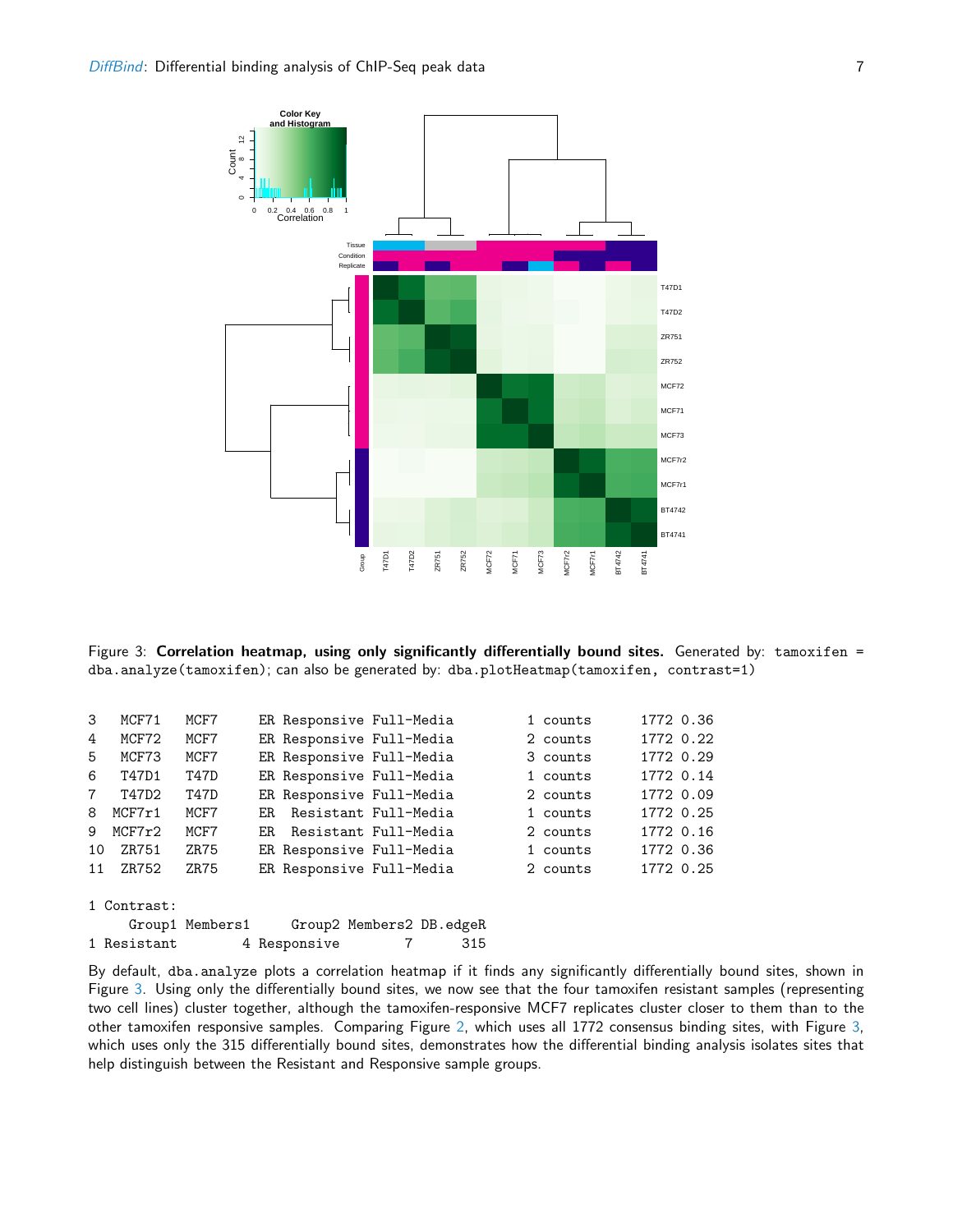### 3.5 Retrieving the differentially bound sites

The final step is to retrieve the differentially bound sites as follows:

```
> tamoxifen.DB = dba.report(tamoxifen)
```
These are returned as a GRanges object, appropriate for downstream processing:

```
> tamoxifen.DB
```
GRanges object with 315 ranges and 6 metadata columns:

|          | seqnames                                                                          | ranges strand              |                     |                          |        |              |                     | Conc |                                                            | Conc_Resistant      |  |
|----------|-----------------------------------------------------------------------------------|----------------------------|---------------------|--------------------------|--------|--------------|---------------------|------|------------------------------------------------------------|---------------------|--|
|          | Rle                                                                               |                            | <iranges></iranges> | R                        |        |              | <numeric></numeric> |      |                                                            | <numeric></numeric> |  |
| 542      | chr18                                                                             | [21575222, 21575958]       |                     |                          | $\ast$ |              | 5.41882941705405    |      |                                                            | 6.74405476762194    |  |
| 846      | chr18                                                                             | [34597337, 34598560]       |                     |                          | $\ast$ |              |                     |      | 5.72960457592668 0.554733022538325                         |                     |  |
| 1720     | chr18                                                                             | [74368318, 74370013]       |                     |                          | $\ast$ |              | 7.84020951006764    |      |                                                            | 3.43643541499018    |  |
| 1712     |                                                                                   | chr18 [74204609, 74206140] |                     |                          | $\ast$ |              |                     |      | 4.74371432448878 0.768053981486635                         |                     |  |
| 9        |                                                                                   | chr18 [ 394600, 396513]    |                     |                          | $\ast$ |              | 6.81002702497103    |      |                                                            | 8.05692743167912    |  |
| $\cdots$ |                                                                                   |                            |                     |                          |        |              |                     |      |                                                            |                     |  |
| 218      |                                                                                   | chr18 [ 9474721, 9475890]  |                     |                          | $\ast$ |              | 6.08724127701126    |      |                                                            | 6.88226161684796    |  |
| 1362     |                                                                                   | chr18 [56553408, 56555188] |                     |                          | $\ast$ |              | 5.7069612339336     |      |                                                            | 3.22794635540232    |  |
| 808      |                                                                                   | chr18 [33095610, 33096342] |                     | $\overline{\phantom{a}}$ |        |              | 4.18108476839612    |      |                                                            | 2.69162458657477    |  |
| 284      |                                                                                   | chr18 [10444328, 10445312] |                     |                          | $\ast$ |              | 6.37674984648163    |      |                                                            | 7.24771918178139    |  |
| 1449     |                                                                                   | chr18 [59998626, 59999246] |                     |                          | $\ast$ | $\mathbf{L}$ | 3.0230674329385     |      |                                                            | 1.25421878295143    |  |
|          |                                                                                   | Conc_Responsive            |                     | Fold                     |        |              | p.value             |      |                                                            | FDR.                |  |
|          |                                                                                   | <numeric></numeric>        | <numeric></numeric> |                          |        |              | <numeric></numeric> |      |                                                            | <numeric></numeric> |  |
|          | 542 2.57808071546269 4.16597405215925 6.56265278608903e-09 8.90874613266167e-06   |                            |                     |                          |        |              |                     |      |                                                            |                     |  |
|          | 846 6.36708488424914 -5.81235186171082 1.00550182084217e-08 8.90874613266167e-06  |                            |                     |                          |        |              |                     |      |                                                            |                     |  |
|          | 1720 8.46728671873663 -5.03085130374645 1.29249709538414e-07 7.07646786274577e-05 |                            |                     |                          |        |              |                     |      |                                                            |                     |  |
|          | 1712 5.36205320386108 -4.59399922237445 1.59739680874622e-07 7.07646786274577e-05 |                            |                     |                          |        |              |                     |      |                                                            |                     |  |
|          | 9 4.59412268694525                                                                |                            |                     |                          |        |              |                     |      | 3.46280474473387 2.50938331891068e-07 7.67368821888802e-05 |                     |  |
|          |                                                                                   |                            |                     |                          |        |              |                     |      |                                                            |                     |  |
|          | 218 5.30122132735436 1.5810402894936                                              |                            |                     |                          |        |              | 0.0171717655066849  |      |                                                            | 0.0978404131120439  |  |
|          | 1362 6.26173005705313 -3.03378370165081                                           |                            |                     |                          |        |              | 0.0173120091584534  |      |                                                            | 0.0983233340666008  |  |
|          | 808 4.63306514204358 -1.94144055546882                                            |                            |                     |                          |        |              | 0.0173897233854589  |      |                                                            | 0.0984491688148023  |  |
|          | 284 5.45083824009617                                                              |                            | 1.79688094168521    |                          |        |              | 0.0174960784436451  |      |                                                            | 0.0987358312170036  |  |
|          | 1449 3.51235032687037 -2.25813154391894                                           |                            |                     |                          |        |              | 0.0175723243849005  |      |                                                            | 0.0988512978096624  |  |
|          |                                                                                   |                            |                     |                          |        |              |                     |      |                                                            |                     |  |
|          |                                                                                   |                            |                     |                          |        |              |                     |      |                                                            |                     |  |

seqinfo: 1 sequence from an unspecified genome; no seqlengths

The value columns show the mean read concentration over all the samples (the default calculation uses log2 normalized ChIP read counts with control read counts subtracted) and the mean concentration over the first (Resistant) group and second (Responsive) group. The Fold column shows the difference in mean concentrations between the two groups (Conc Resistant - Conc Responsive), with a positive value indicating increased binding affinity in the Resistant group and a negative value indicating increased binding affinity in the Responsive group. The final two columns give confidence measures for identifying these sites as differentially bound, with a raw p-value and a multiple testing corrected FDR in the final column.

## <span id="page-7-0"></span>4 Example: plotting

<span id="page-7-1"></span>Besides the correlation heatmaps automatically generated by the core functions, a number of other plots are available using the affinity data. This sections covers Venn diagrams, MA plots, PCA plots, Boxplots, and Heatmaps.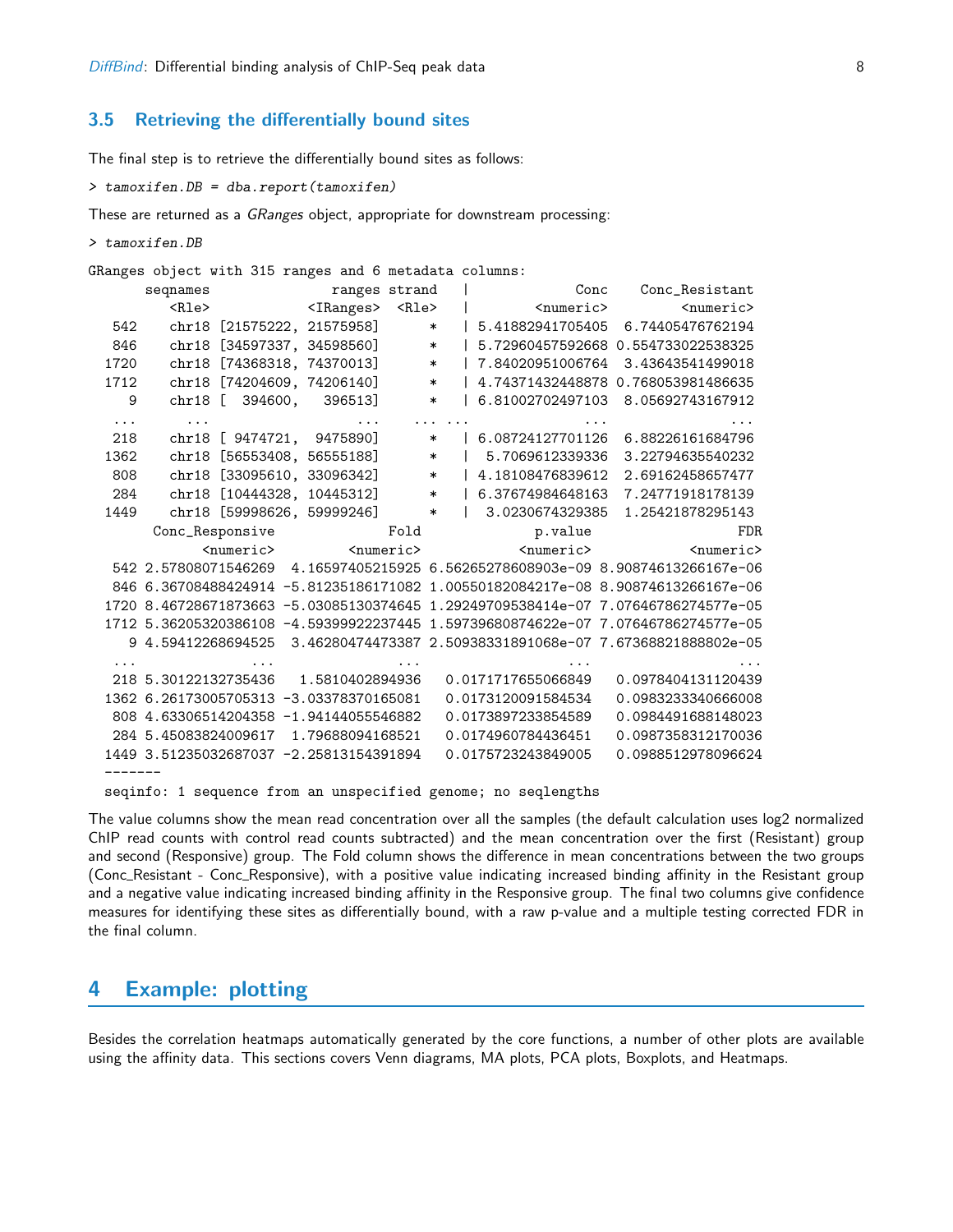

 **Binding Affinity: Resistant vs. Responsive (315 FDR < 0.100)**

<span id="page-8-2"></span>Figure 4: MA plot of Resistant-Responsive contrast. Sites identified as significantly differentially bound shown in red. Generated by: dba.plotMA(tamoxifen)

#### 4.1 Venn diagrams

Venn diagrams are useful for examining overlaps between peaksets, particularly when determining how best to derive consensus peaksets for further analysis. Section 6.2, which discusses consensus peaksets, shows a number of Venn plots in context, and the help page for dba.plotVenn has a number of additional examples.

## <span id="page-8-0"></span>4.2 MA plots

MA plots are a useful way to visualize the effect of normalization on data, as well as seeing which of the datapoints are being identified as differentially bound. An MA plot can be obtained for the resistant-responsive contrast as follows:

> data(tamoxifen\_analysis) > dba.plotMA(tamoxifen)

The plot is shown in Figure [4.](#page-8-2) Each point represents a binding site, with points in red representing sites identified as differentially bound. The plot shows how the differentially bound sites appear to have an absolute log fold difference of at least 2. This same data can also be shown with the concentrations of each sample groups plotted against each other plot using dba.plotMA(tamoxifen, bXY=TRUE).

## <span id="page-8-1"></span>4.3 PCA plots

While the correlation heatmaps already seen are good for showing clustering, plots based on principal components analysis can be used to give a deeper insight into how samples are associated. A PCA plot corresponding to Figure [2,](#page-5-1) which includes normalized read counts for all the binding sites, can be obtained as follows:

> dba.plotPCA(tamoxifen,DBA\_TISSUE,label=DBA\_CONDITION)

The resulting plot (Figure [5\)](#page-9-1) shows the four Resistant samples (black) not separable from the Responsive samples (red) in either the first (horizontal) or the second (vertical) components when looking at all the binding sites.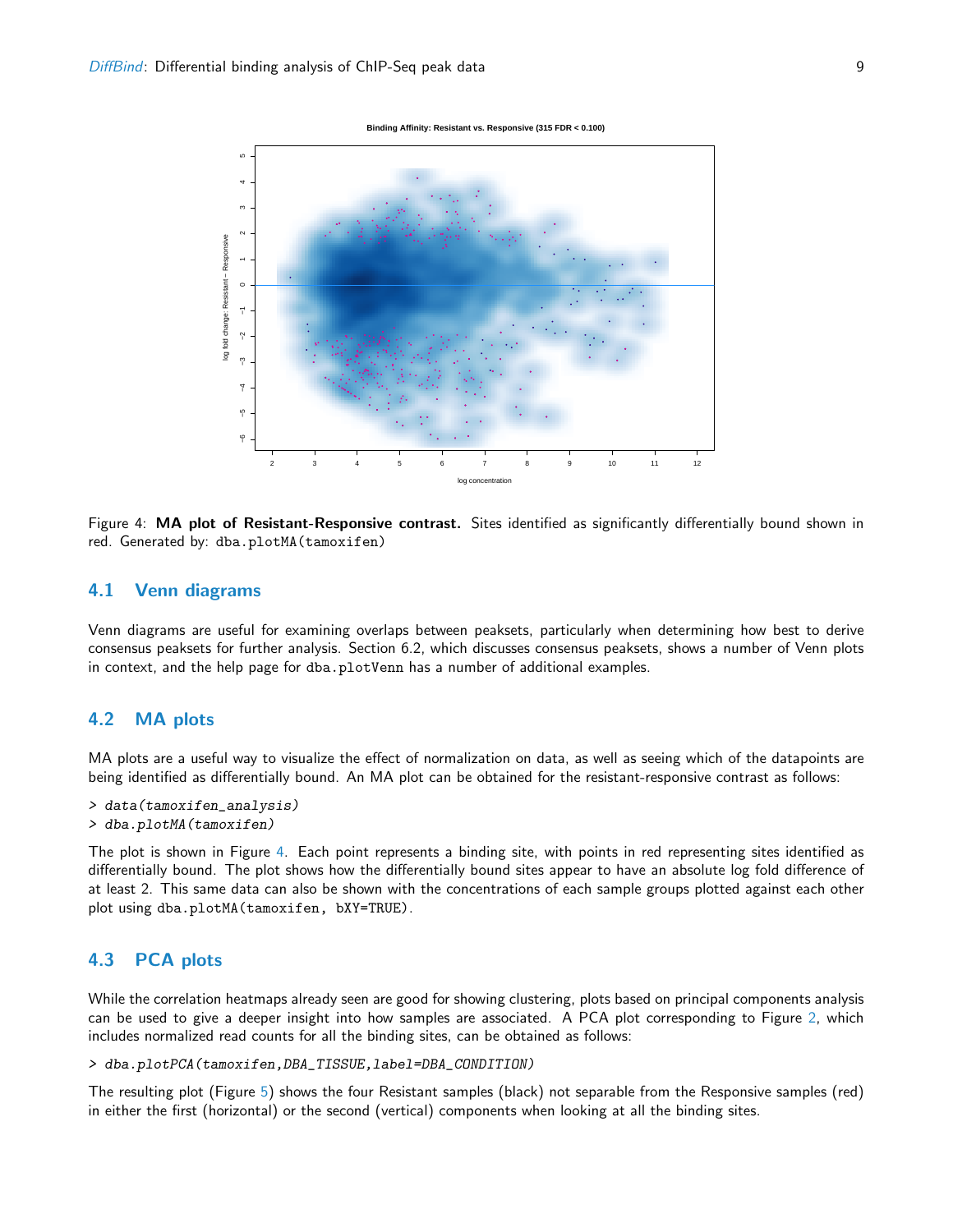

<span id="page-9-1"></span>Figure 5: PCA plot using affinity data for all sites. Generated by: dba.plotPCA(tamoxifen,DBA\_TISSUE,label=DBA\_CONDITION)

A PCA plot using only the differentially bound sites (corresponding to Figure [3\)](#page-6-1), using an FDR threshold of 0.05, can be drawn as follows:

> dba.plotPCA(tamoxifen, contrast=1,th=.05,label=DBA\_TISSUE)

This plot (Figure  $6$ ) shows that the differential analysis identifies sites than can be used to separate the sample groups along both the first and second components.

The dba.plotPCA function is customizable. For example, if you want to see where the replicates for each of the unique cell lines lies, type dba.plotPCA(tamoxifen, attributes=c(DBA\_TISSUE,DBA\_CONDITION),label=DBA\_REPLICATE. If your installation of Rsupports 3D graphics using the rgl package, try dba.plotPCA(tamoxifen, b3D=T). Seeing the first three principal components can be a useful exploratory exercise.

### <span id="page-9-0"></span>4.4 Boxplots

Boxplots provide a way to view how read distributions differ between classes of binding sites. Consider the example, where the 315 differentially bound sites are identified. The MA plot (Figure [4\)](#page-8-2) shows that these are not distributed evenly between those that increase binding affinity in the Responsive group vs. those that increase binding affinity in the Resistant groups. This can be seen quantitatively using the sites returned in the report:

```
> sum(tamoxifen.DB$Fold<0)
```
[1] 214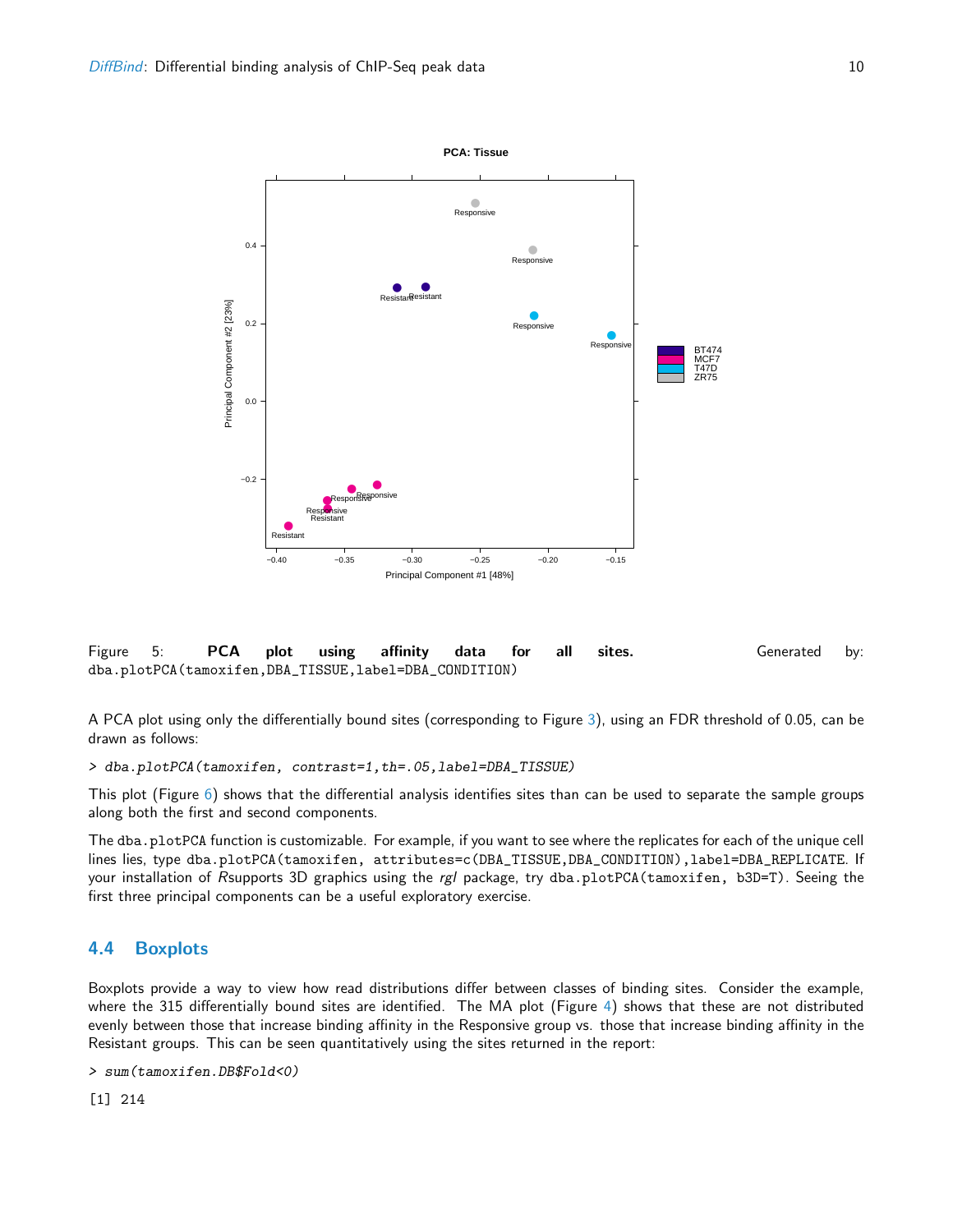

<span id="page-10-0"></span>Figure 6: **PCA plot using affinity data for only differentially bound sites.** Generated by: dba.plotPCA(tamoxifen,contrast=1,th=.05,label=DBA\_TISSUE)

#### > sum(tamoxifen.DB\$Fold>0)

[1] 101

But how are reads distributed amongst the different classes of differentially bound sites and sample groups? These data can be more clearly seen using a boxplot:

#### > pvals = dba.plotBox(tamoxifen)

The default plot (Figure [7\)](#page-11-1) shows in the first two boxes that amongst differentially bound sites overall, the Responsive samples have a somewhat higher mean read concentration. The next two boxes show the distribution of reads in differentially bound sites that exhibit increased affinity in the Responsive samples, while the final two boxes show the distribution of reads in differentially bound sites that exhibit increased affinity in the Resistant samples.

dba.plotBox returns a matrix of p-values (computed using a two-sided Wilcoxon 'Mann-Whitney' test, paired where appropriate) indicating which of these distributions are significantly different from another distribution.

> pvals

```
Resistant.DB Responsive.DB Resistant.DB+ Responsive.DB+ Resistant.DB-
Resistant.DB 1.000000e+00 1.016557e-22 1.490052e-09 4.064387e-20 3.424183e-23
Responsive.DB 1.016557e-22 1.000000e+00 1.315625e-62 1.247397e-03 1.309840e-18
Resistant.DB+ 1.490052e-09 1.315625e-62 1.000000e+00 7.340424e-37 1.784959e-43
Responsive.DB+ 4.064387e-20 1.247397e-03 7.340424e-37 1.000000e+00 9.776663e-12
Resistant.DB- 3.424183e-23 1.309840e-18 1.784959e-43 9.776663e-12 1.000000e+00
```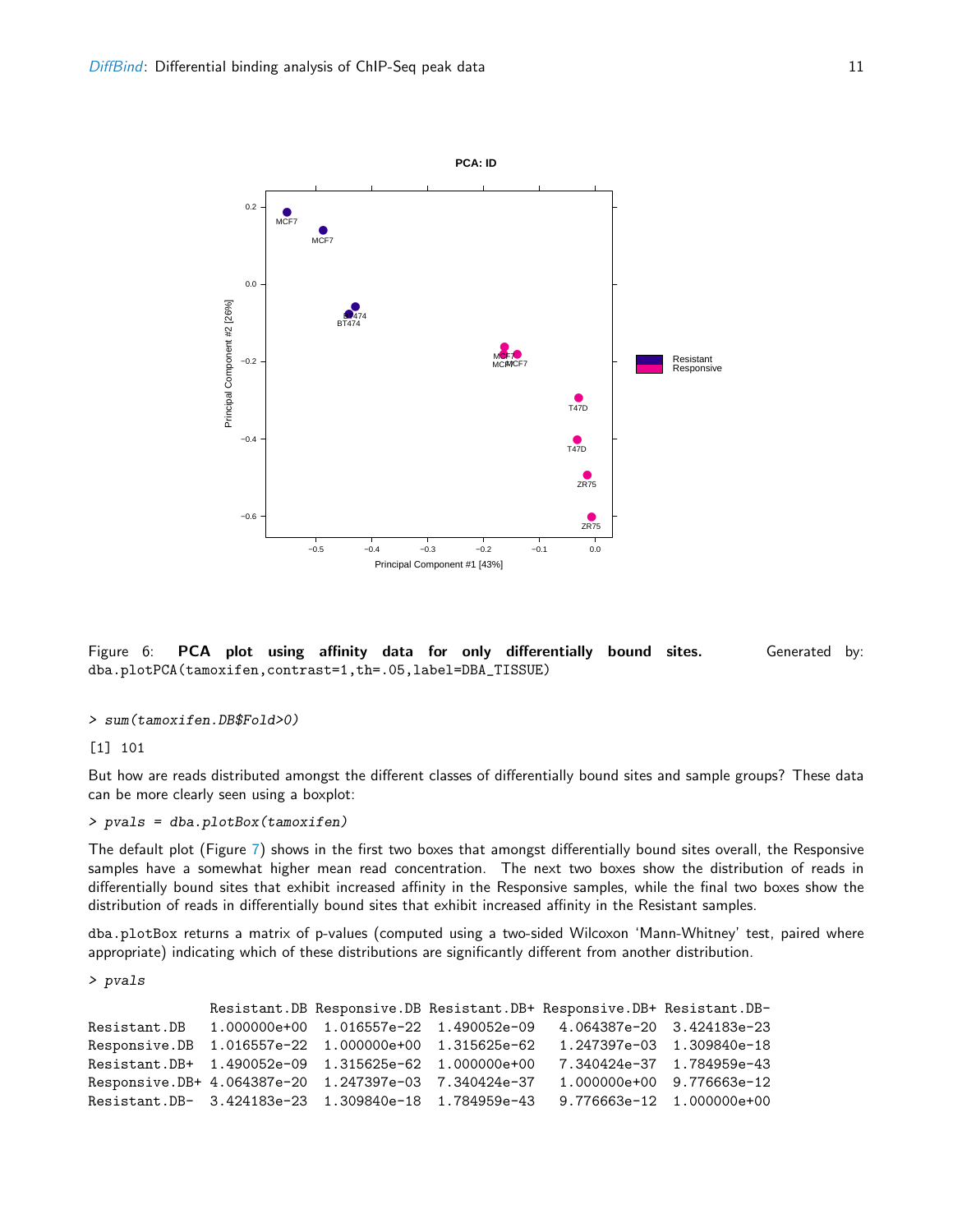log2 normalized reads in binding sites

log2 normalized reads in binding sites



− indicates sites with increased affinity in Resistant

<span id="page-11-1"></span>Figure 7: Box plots of read distributions for significantly differentially bound (DB) sites. Tamoxifen resistant samples are shown in red, and responsive samples are shown in blue. Left two boxes show distribution of reads over all DB sites in the Resistant and Responsive groups; middle two boxes show distributions of reads in DB sites that increase in affinity in the Responsive group; last two boxes show distributions of reads in DB sites that increase in affinity in the Resistant group. Generated by: dba.plotBox(tamoxifen)

```
Responsive.DB- 4.253785e-04 1.177624e-07 3.265915e-25 1.554982e-13 2.705328e-18
              Responsive.DB-
Resistant.DB 4.253785e-04
Responsive.DB 1.177624e-07
Resistant.DB+ 3.265915e-25
Responsive.DB+ 1.554982e-13
Resistant.DB- 2.705328e-18
Responsive.DB- 1.000000e+00
```
The significance of the overall difference in distribution of concentrations amongst the differentially bound sites in the two groups is shown to be p-value=1.016557e-22, while those between the Resistant and Responsive groups in the individual cases (increased in Responsive or Resistant) have p-values computed as 7.340424e-37 and 2.705328e-18.

### <span id="page-11-0"></span>4.5 Heatmaps

[DiffBind](http://bioconductor.org/packages/release/bioc/html/DiffBind.html) provides two types of heatmaps. This first, correlation heatmaps, we have already seen. For example, the heatmap shown in Figure [2](#page-5-1) can be generated as follows:

> corvals = dba.plotHeatmap(tamoxifen)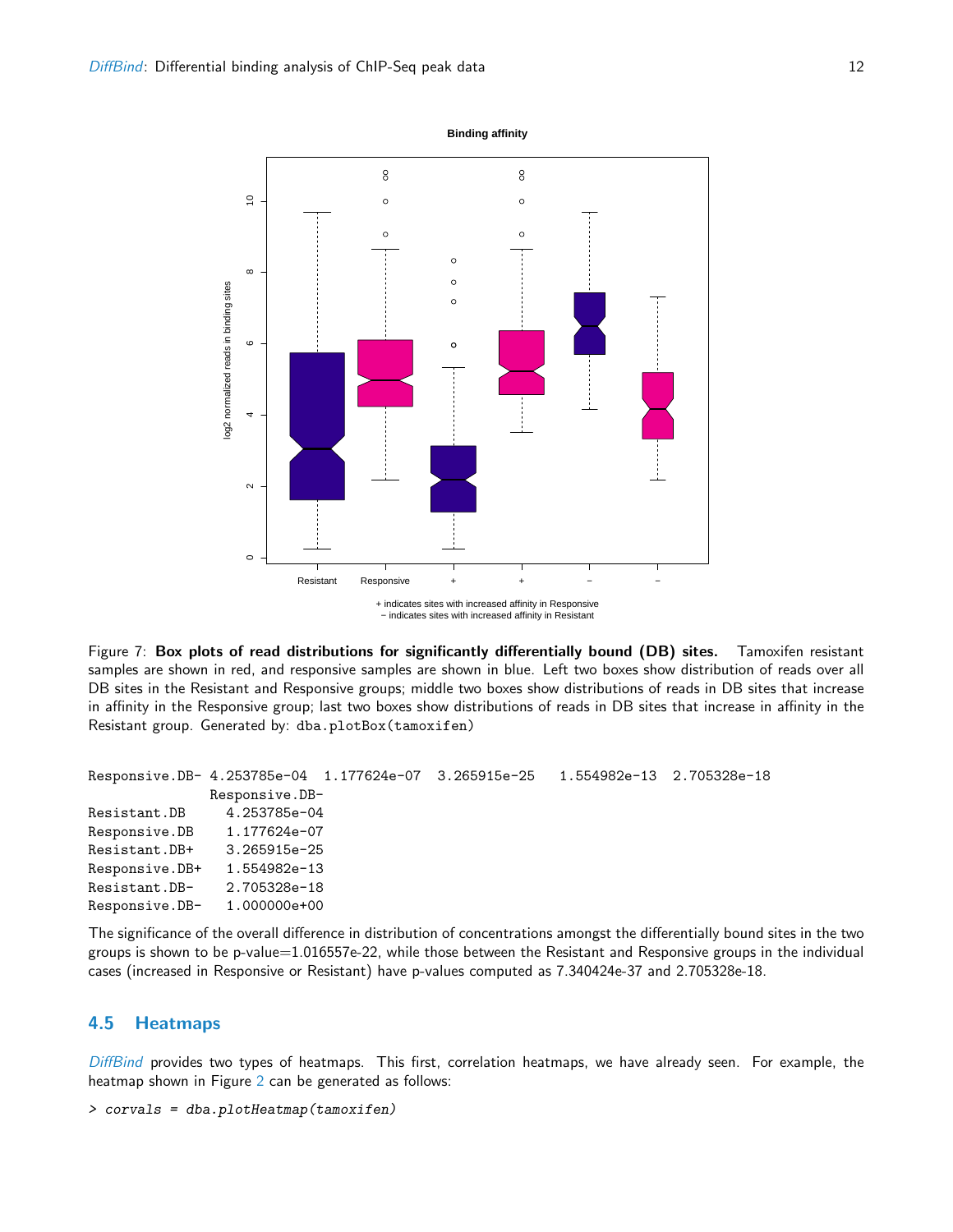

<span id="page-12-1"></span>Figure 8: Binding affinity heatmap showing affinities for differentially bound sites. Samples cluster first by whether they are responsive to tamoxifen treatment, then by cell line. Clusters of binding sites show distinct patterns of affinity levels. Generated by: dba.plotHeatmap(tamoxifen, contrast=1, correlations=FALSE)

The effect of different scoring methods (normalization) can be examined in these plots by setting the score parameter to a different value. The default value, DBA\_SCORE\_TMM\_MINUS\_FULL, uses the TMM normalization procedure from [edgeR](http://bioconductor.org/packages/release/bioc/html/edgeR.html), with control reads subtracted first and using the full library size (total reads in library). Another scoring method is to use RPKM fold (RPKM of the ChIP reads divided by RPKM of the control reads; a correlation heatmap for all the data using this scoring method can be obtained by typing dba.plotHeatmap(tamoxifen, score=DBA\_SCORE\_RPKM\_FOLD).

Another way to view the patterns of binding affinity directly in the differentially bound sites is via a binding affinity heatmap. This can be plotted for the example case as follows:

> corvals = dba.plotHeatmap(tamoxifen, contrast=1, correlations=FALSE)

Figure [8](#page-12-1) shows the affinities and clustering of the differentially bound sites (rows), as well as the sample clustering (columns). This plot can be tweaked to get more contrast, for example by using row-scaling dba.plotHeatmap(tamoxifen, contrast=1, correlations=FALSE, scale=row).

## <span id="page-12-0"></span>5 Example: differential binding analysis using a blocking factor

The previous example showed how to perform a differential binding analysis using a single factor with two values; that is, finding the significantly differentially bound sites between two sets of samples. This section extends the example by including a second factor, potentially with multiple values, that represents a confounding condition. Examples of experiments where it is appropriate to use a blocking factor include ones where there are potential batch effects, with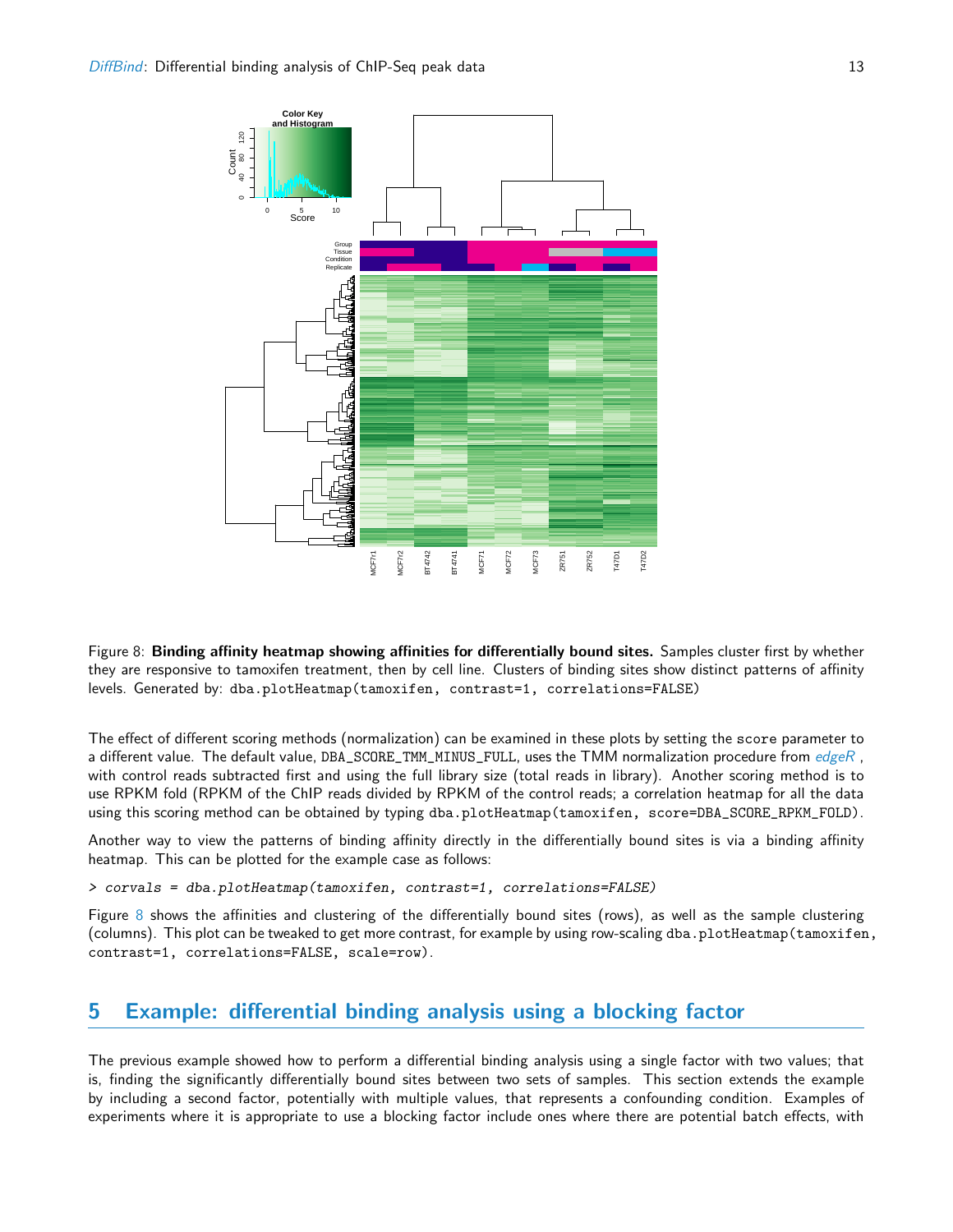samples from the two conditions prepared together, or a matched design (e.g. matched normal and tumor pairs, where the primary factor of interest is to discover sites consistently differentially bound between normal and tumor samples. In the current example, the confounding effect we want to control for is the presence of two sets of samples, one tamoxifen responsive and one resistant, that are both derived from the same MCF7 cell line.

In the previous analysis, the two MCF7-derived cell lines tended to cluster together. While the differential binding analysis was able to identify sites that could be used to separate the resistance from the responsive samples, the confounding effect of the common ancestry could still be seen even when considering only the significantly differentially bound sites (Figure [2\)](#page-5-1).

Using the generalized linear modelling (GLM) functionality included in [edgeR](http://bioconductor.org/packages/release/bioc/html/edgeR.html) and [DESeq](http://bioconductor.org/packages/release/bioc/html/DESeq.html), the confounding factor can be explicitly modeled. This is done by specifying a blocking factor to dba.contrast. There are a number of ways to specify this factor. If it is encapsulated in a piece of metadata (eg. DBA\_REPLICATE, or DBA\_TREATMENT etc.), simply specifying the metadata field is sufficient. In the current case, there is no specific metadata field that captures the factor we want to block (although an unused metadata field, such as DBA\_TREATMENT, could be used to specify this factor). An alternate way of specifying the confounded samples is to use a mask:

```
> data(tamoxifen_counts)
> tamoxifen = dba.contrast(tamoxifen,categories=DBA_CONDITION,
+ block=tamoxifen$masks$MCF7)
```
Now when the analysis is run, it will be run using both the single-factor comparison as well as fitting a linear model with the second, blocking factor, for comparison:

```
> tamoxifen = dba.analyze(tamoxifen)
> tamoxifen
11 Samples, 1772 sites in matrix:
     ID Tissue Factor Condition Treatment Replicate Caller Intervals FRiP
1 BT4741 BT474 ER Resistant Full-Media 1 counts 1772 0.20
2 BT4742 BT474 ER Resistant Full-Media 2 counts 1772 0.19
3 MCF71 MCF7 ER Responsive Full-Media 1 counts 1772 0.36
4 MCF72 MCF7 ER Responsive Full-Media 2 counts 1772 0.22
5 MCF73 MCF7 ER Responsive Full-Media 3 counts 1772 0.29
6 T47D1 T47D ER Responsive Full-Media 1 counts 1772 0.14
7 T47D2 T47D ER Responsive Full-Media 2 counts 1772 0.09
8 MCF7r1 MCF7 ER Resistant Full-Media 1 counts 1772 0.25
9 MCF7r2 MCF7 ER Resistant Full-Media 2 counts 1772 0.16
10 ZR751 ZR75 ER Responsive Full-Media 1 counts 1772 0.36
11 ZR752 ZR75 ER Responsive Full-Media 2 counts 1772 0.25
1 Contrast:
   Group1 Members1 Group2 Members2 Block1Val InBlock1 Block2Val InBlock2 DB.edgeR
1 Resistant 1 4 Responsive 7 1 true 1 5 false 6 315
 DB.edgeR.block
1 523
```
This indicates that where the standard, single-factor  $edge$  analysis identifies 315 differentially bound sites, the analysis using the blocking factor finds 523 such sites. An MA plot shows how the analysis has changed:

> dba.plotMA(tamoxifen,method=DBA\_EDGER\_BLOCK)

The resulting plot is shown in Figure [9.](#page-14-0) Comparing this to Figure [4,](#page-8-2) at least two differences can be observed. The analysis has become more sensitive, with sites being identified as significantly differentially bound with lower magnitude fold changes (as low as twofold, as this plot is on a log2 scale). But it is not merely lowering a fold threshold: some sites with higher fold changes are no longer found to be significant. These were identified as significantly differentially bound in the earlier analysis because the confounding factor was not being modeled.

Consider the resulting separation and clustering using the newly discovered differentially bound sites: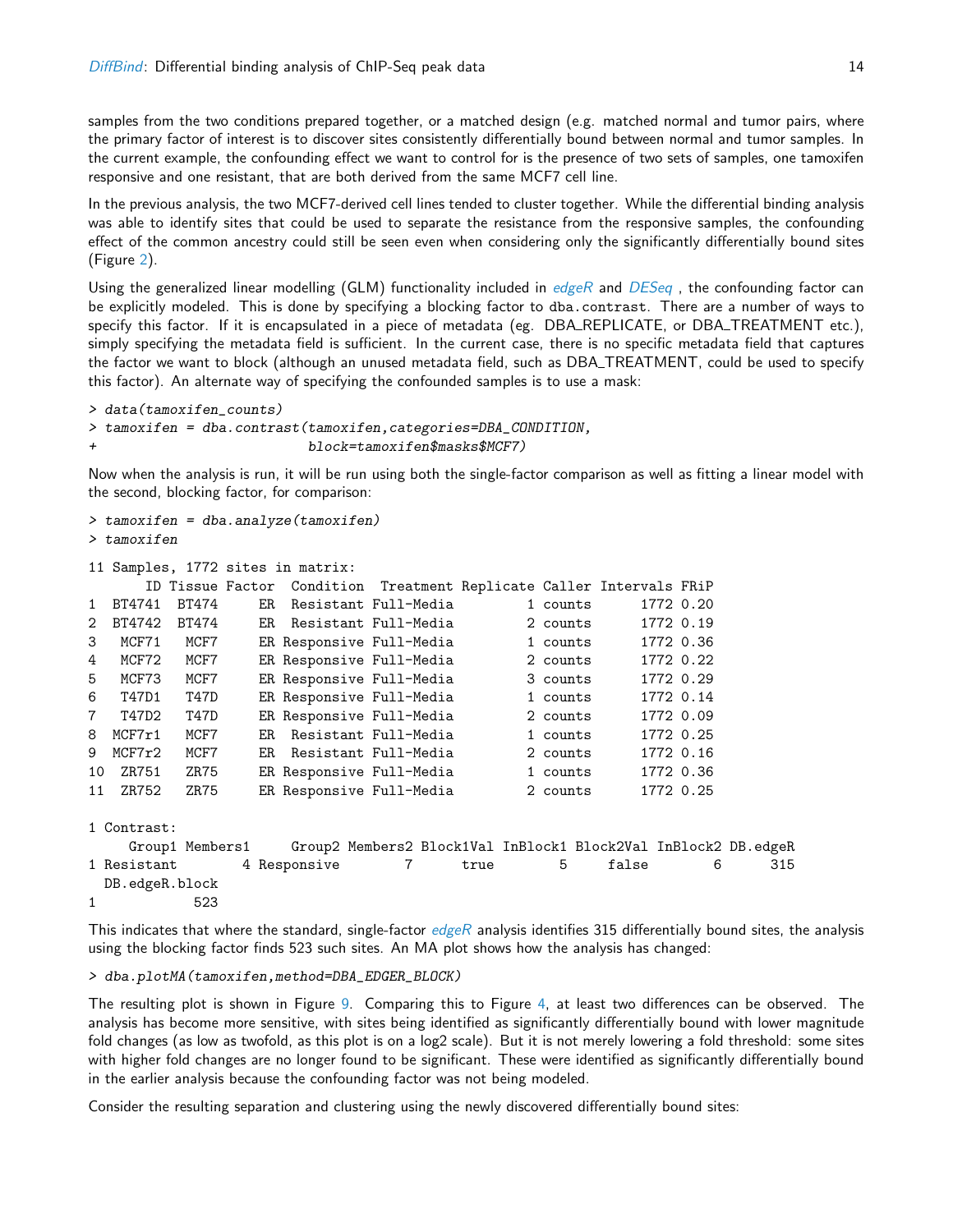

<span id="page-14-0"></span>Figure 9: MA plot of Resistant-Responsive contrast, using MCF7 origin as a blocking factor. Sites identified as significantly differentially bound shown in red. Generated by: dba.plotMA(tamoxifen, method=DBA\_EDGER\_BLOCK)

> dba.plotHeatmap(tamoxifen,contrast=1,method=DBA\_EDGER\_BLOCK,

+ attributes=c(DBA\_TISSUE,DBA\_CONDITION,DBA\_REPLICATE))

> dba.plotPCA(tamoxifen,contrast=1,method=DBA\_EDGER\_BLOCK, attributes=DBA\_CONDITION, label=DBA\_TISSUE)

Frequently, as more sites are included in these plots, the result is often worse clustering/separation along the grouping of primary interest. As the correlations used for the heatmap and the count scores used for the PCA plots do not take the blocking factor into account, the separation seen in these plots will not necessarily sharpen after completing a successful block analysis. Compare the resulting correlation heatmap (Figure [10](#page-15-0) to Figure [3\)](#page-6-1). The PCA plot (Figure [11,](#page-16-1) compared to Figure [6\)](#page-10-0), shows less distance between the two sample groups along the first component, as more binding sites common to the two MCF7 cell lines are able to be identified as being significantly differentially bound between the Resistant and Responsive sample groups.

It is also interesting to compare the performance of  $edge$  with that of  $DESeq$  and  $DESeq2$  on this dataset:

```
> tamoxifen = dba.analyze(tamoxifen,method=DBA_ALL_METHODS)
```
.

```
.
.
.
> tamoxifen
11 Samples, 1772 sites in matrix:
     ID Tissue Factor Condition Treatment Replicate Caller Intervals FRiP
1 BT4741 BT474 ER Resistant Full-Media 1 counts 1772 0.20
2 BT4742 BT474 ER Resistant Full-Media 2 counts 1772 0.19
3 MCF71 MCF7 ER Responsive Full-Media 1 counts 1772 0.36
4 MCF72 MCF7 ER Responsive Full-Media 2 counts 1772 0.22
5 MCF73 MCF7 ER Responsive Full-Media 3 counts 1772 0.29
```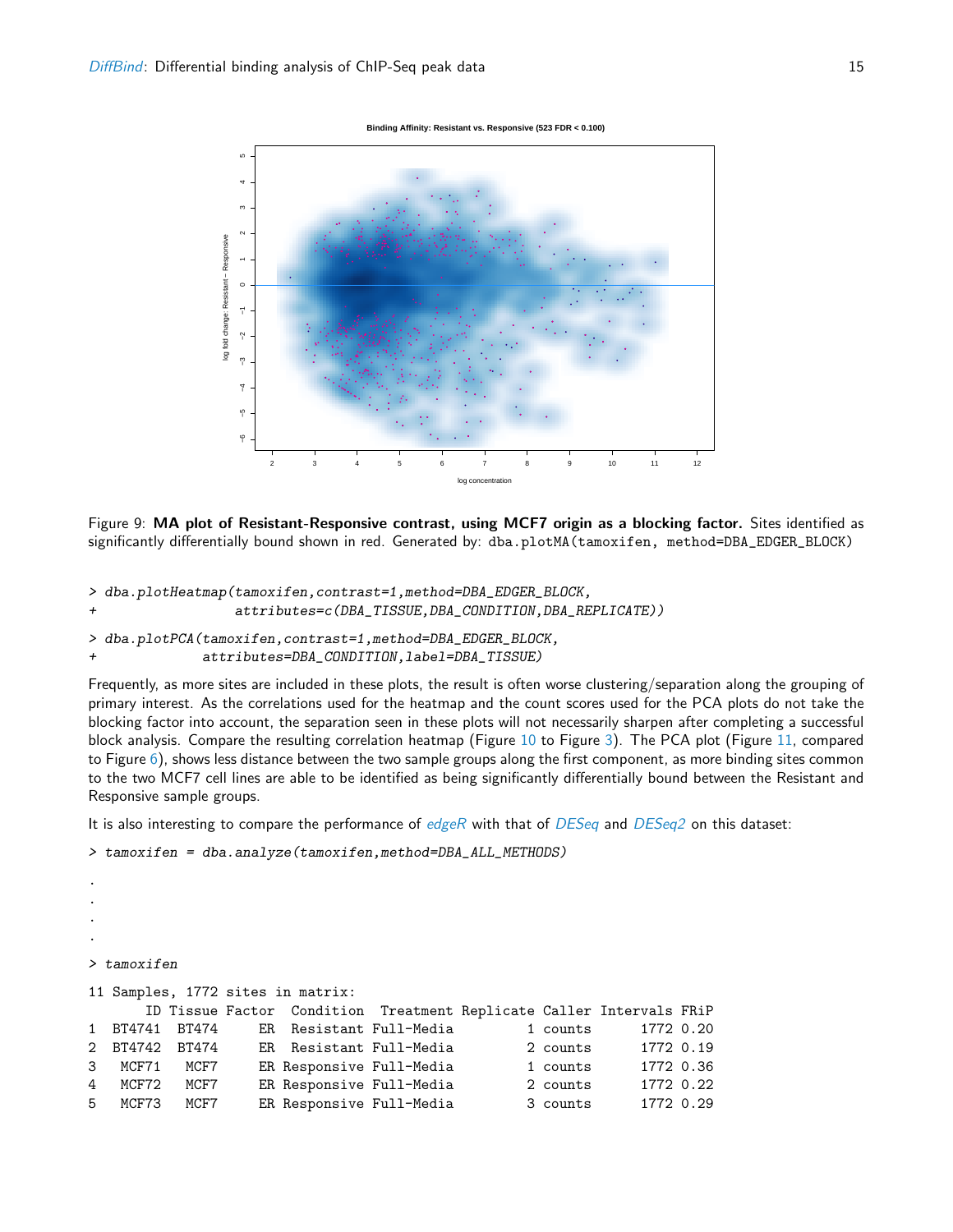

<span id="page-15-0"></span>Figure 10: Correlation heatmap of using scores for significantly differentially bound sites for the Resistant-Responsive contrast, using MCF7 origin as a blocking factor. Generated by: dba.plotHeatmap(tamoxifen, contrast=1, method=DBA\_EDGER\_BLOCK, attributes=c(DBA\_TISSUE,DBA\_CONDITION,DBA\_REPLICATE))

| 6              | T47D1       | T47D            | ER Responsive Full-Media |     |                                                                  | 1 counts |       | 1772 0.14 |     |
|----------------|-------------|-----------------|--------------------------|-----|------------------------------------------------------------------|----------|-------|-----------|-----|
| $7\phantom{.}$ | T47D2       | T47D            | ER Responsive Full-Media |     |                                                                  | 2 counts |       | 1772 0.09 |     |
|                | 8 MCF7r1    | MCF7            | ER Resistant Full-Media  |     |                                                                  | 1 counts |       | 1772 0.25 |     |
|                | 9 MCF7r2    | MCF7            | ER Resistant Full-Media  |     |                                                                  | 2 counts |       | 1772 0.16 |     |
|                | 10 ZR751    | ZR75            | ER Responsive Full-Media |     |                                                                  | 1 counts |       | 1772 0.36 |     |
|                | 11 ZR752    | ZR75            | ER Responsive Full-Media |     |                                                                  | 2 counts |       | 1772 0.25 |     |
|                |             |                 |                          |     |                                                                  |          |       |           |     |
|                | 1 Contrast: |                 |                          |     |                                                                  |          |       |           |     |
|                |             | Group1 Members1 |                          |     | Group2 Members2 Block1Val InBlock1 Block2Val InBlock2 DB.edgeR   |          |       |           |     |
|                | 1 Resistant |                 | 4 Responsive 7           |     | true                                                             | 5        | false | 6         | 315 |
|                |             |                 |                          |     | DB.edgeR.block DB.DESeq DB.DESeq.block DB.DESeq2 DB.DESeq2.block |          |       |           |     |
| $\mathbf{1}$   |             | 523             | 104                      | 562 | 395                                                              |          | 575   |           |     |
|                |             |                 |                          |     |                                                                  |          |       |           |     |

[DESeq](http://bioconductor.org/packages/release/bioc/html/DESeq.html) has a more conservative approach to the single factor analysis, identifying only 104 sites as differentially bound, while  $DESeq2$  identifies a similar number of sites as  $edgeR$ . When modelling the confounding factor, the greater sensitivity results in many more sites being identified using all three packages. You can check this by looking at the identified sites using dba.report, and performing MA, heatmap, and PCA plots.

We can also compare the sites identified using [edgeR](http://bioconductor.org/packages/release/bioc/html/edgeR.html), [DESeq](http://bioconductor.org/packages/release/bioc/html/DESeq.html), and [DESeq2](http://bioconductor.org/packages/release/bioc/html/DESeq2.html). An easy way to do this is to use a special feature of the dba.report function:

> tam.block = dba.report(tamoxifen,method=DBA\_ALL\_BLOCK,bDB=TRUE,bAll=TRUE)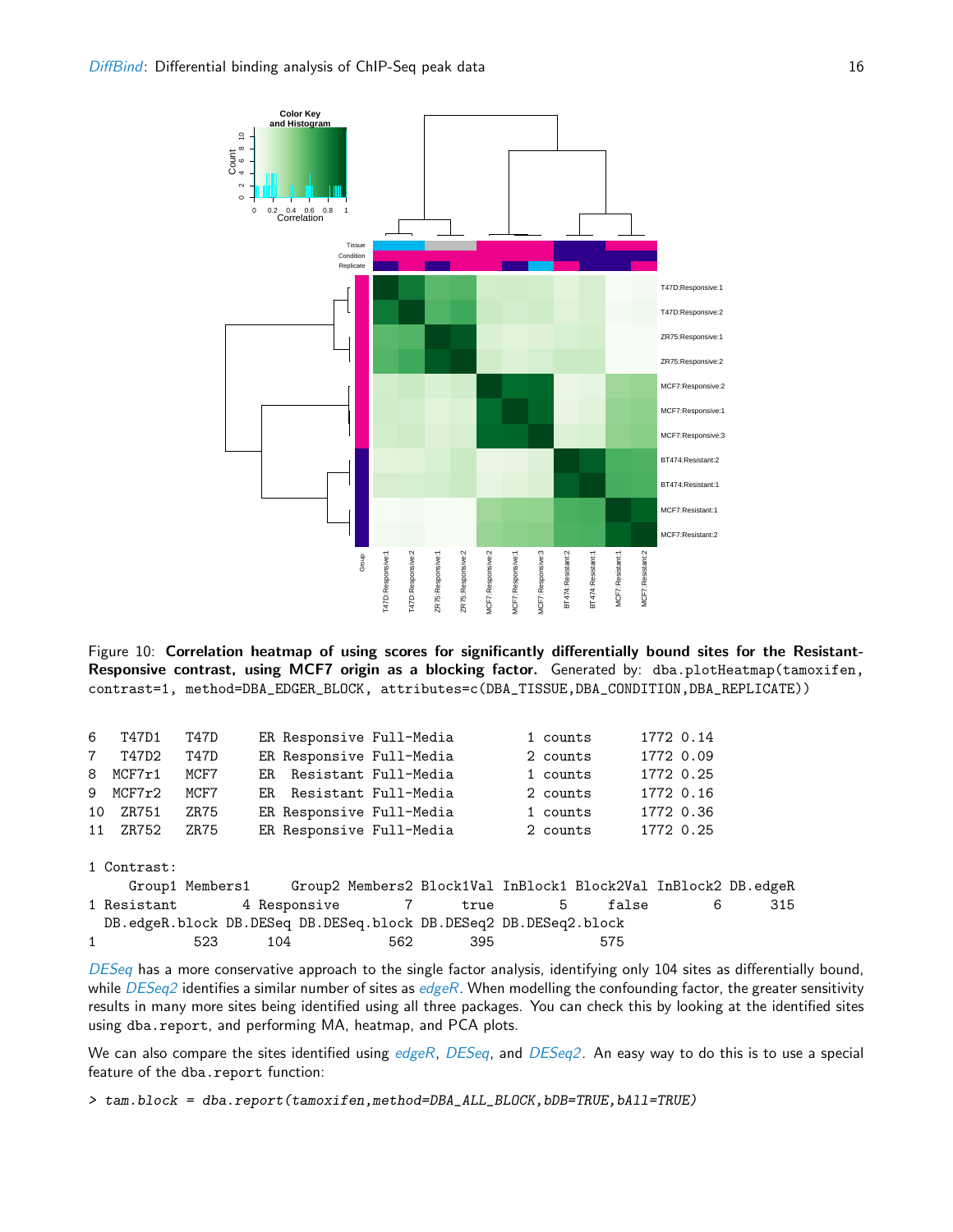

<span id="page-16-1"></span>Figure 11: Plot of first two principal components, using scores for significantly differentially bound sites for the Resistant-Responsive contrast, using MCF7 origin as a blocking factor. Generated by: dba.plotPCA(tamoxifen,contrast=1,method=DBA\_EDGER\_BLOCK, attributes=DBA\_CONDITION,label=DBA\_TISSUE)

> tam.block

| 3 Samples, 543 sites in matrix (683 total): |      |     |                                                |       |     |
|---------------------------------------------|------|-----|------------------------------------------------|-------|-----|
|                                             |      |     | ID Tissue Factor Condition Treatment Intervals |       |     |
| 1 Resistant_vs_Responsive                   | All  | DB. | edgeR                                          | block | 523 |
| 2 Resistant_vs_Responsive                   | All. | DB. | DESea                                          | block | 562 |
| 3 Resistant_vs_Responsive                   | All  | DB. | DESea2                                         | block | 575 |

> dba.plotVenn(tam.block,1:3,label1="edgeR",label2="DESeq",label3="DESeq2")

The overlap is shown in Figure [12.](#page-17-1) Agreement is quite good, with  $DESeq2$  identifying the fewest sites not identified by at least one other method.

## <span id="page-16-0"></span>6 Example: occupancy analysis and overlaps

In this section, we look at the tamoxifen resistance ER-binding dataset in some more detail, showing what a pure occupancy-based analysis would look like, and comparing it to the results obtained using the affinity data. For this we will start by re-loading the peaksets:

```
> data(tamoxifen_peaks)
```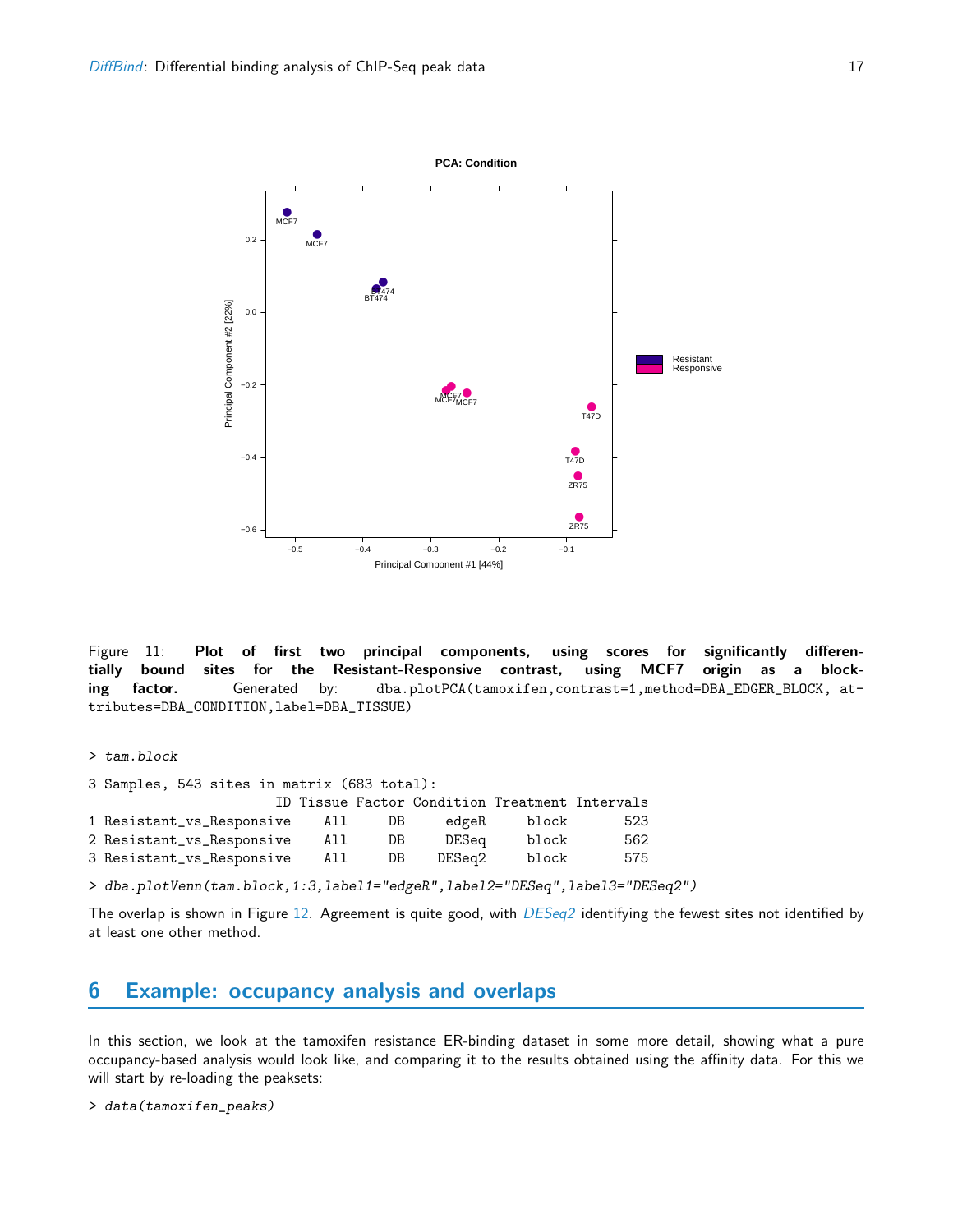





<span id="page-17-1"></span>Figure 12: Venn diagram showing overlap of differentially bound peaks identified using [edgeR,](http://bioconductor.org/packages/release/bioc/html/edgeR.html) [DESeq,](http://bioconductor.org/packages/release/bioc/html/DESeq.html) and [DE-](http://bioconductor.org/packages/release/bioc/html/DESeq2.html)[Seq2](http://bioconductor.org/packages/release/bioc/html/DESeq2.html) to do a multi-factor (blocking) analysis. Generated by plotting the result of: dba.plotVenn(tam.block,1:3, label1="edgeR",label2="DESeq",label3="DESeq2")

## <span id="page-17-0"></span>6.1 Overlap rates

One reason to do an occupancy-based analysis is to determine what candidate sites should be used in a subsequent affinity-based analysis. In the example so far, we took all sites that were identified in peaks in at least three of the eleven peaksets, reducing the number of sites from 3794 overall to the 1772 sites used in the differential analysis. We could have used a more stringent criterion, such as only taking sites identified in five or six of the peakset, or a less stringent one, such as including all 3794 sites. In making the decision of what criteria to use many factors come into play, but it helps to get an idea of the rates at which the peaksets overlap (for more details on how overlaps are determined, see Section 7.2 on peak merging). A global overview can be obtained using the RATE mode of the dba.overlap function as follows:

> olap.rate = dba.overlap(tamoxifen,mode=DBA\_OLAP\_RATE)

> olap.rate

[1] 3794 2844 1772 1387 1073 816 652 483 384 202 129

The returned data in olap.rate is a vector containing the number of peaks that appear in at least one, two, three, and so on up to all eleven peaksets.

These values can be plotted to show the overlap rate drop-off curve:

> plot(olap.rate,type='b',ylab='# peaks', xlab='Overlap at least this many peaksets')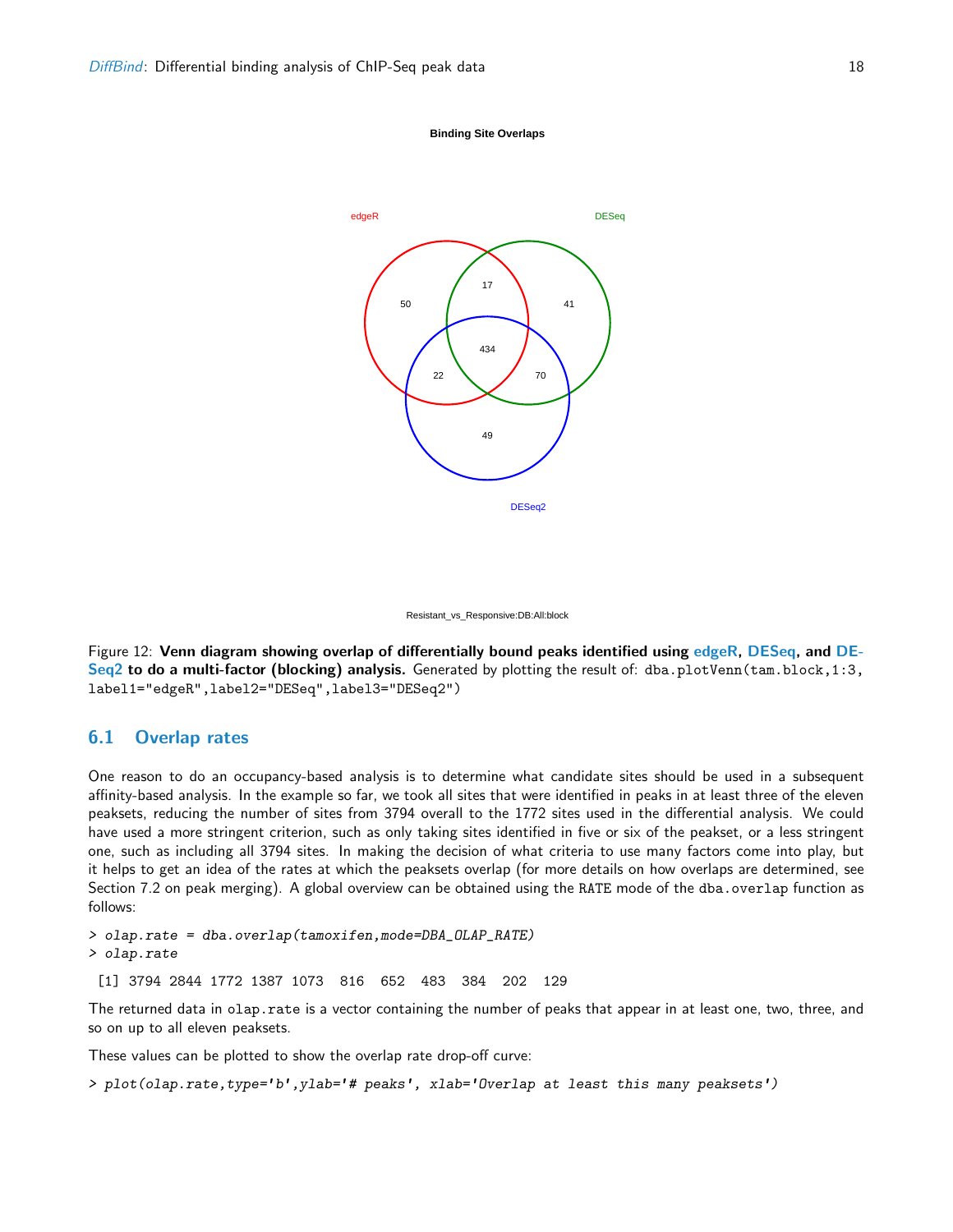

<span id="page-18-1"></span>Figure 13: Overlap rate plot. Shows how the number of overlapping peaks decreases as the overlap criteria becomes more stringent. X axis shows the number of peaksets in which the site is identified, while the Y axis shows the number of overlapping sites. Generated by plotting the result of: dba.overlap(tamoxifen,mode=DBA\_OLAP\_RATE)

The rate plot is shown in Figure [13.](#page-18-1) These curves typically exhibit a roughly geometric drop-off, with the number of overlapping sites halving as the overlap criterion become stricter by one site. When the drop-off is extremely steep, this is an indication that the peaksets do not agree very well. For example, if there are replicates you expect to agree, there may be a problem with the experiment. In the current example, peak agreement is high and the curve exhibits a better than geometric drop-off.

#### <span id="page-18-0"></span>6.2 Deriving consensus peaksets

When performing an overlap analysis, it is often the case that the overlap criteria are set stringently in order to lower noise and drive down false positives. <sup>[3](#page-18-2)</sup> The presence of a peak in multiple peaksets is an indication that it is a "real" binding site, in the sense of being identifiable in a repeatable manner. The use of biological replicates (performing the ChIP multiple times), as in the tamoxifen dataset, can be used to guide derivation of a consensus peakset. Alternatively, an inexpensive but less powerful way to help accomplish this is to use multiple peak callers for each ChIP dataset and look for agreement between peak callers ([\[3\]](#page-29-3)).

Consider for example the standard (tamoxifen responsive) MCF7 cell line, represented by three replicates in this dataset. How well do the replicates agree on their peak calls? The overlap rate for just the positive MCF7 samples can be isolated using a sample mask. A set of sample masks are automatically associated with a DBA object in the \$masks field:

> names(tamoxifen\$masks)

| [1] "BT474" | "MCF7"                              | יי מ747." | "ZR75" | "ER"                                      | "Resistant" |
|-------------|-------------------------------------|-----------|--------|-------------------------------------------|-------------|
|             | [7] "Responsive" "Full-Media" "bed" |           |        | "Replicate.1" "Replicate.2" "Replicate.3" |             |
| [13] "All"  | "None"                              |           |        |                                           |             |

Arbitrary masks can be generated using the dba.mask function, or simply by specifying a vector of peakset numbers. In this case, a mask that isolates the MCF7 samples can be generated by combining to pre-defined masks (MCF7 and Responsive) and passed into the dba.overlap function:

<span id="page-18-2"></span> $^3$ It is less clear that limiting the potential binding sites in this way is appropriate when focusing on affinity data, as the differential binding analysis method will identify only sites that are significantly differentially bound, even if operating on peaksets that include incorrectly identified sites.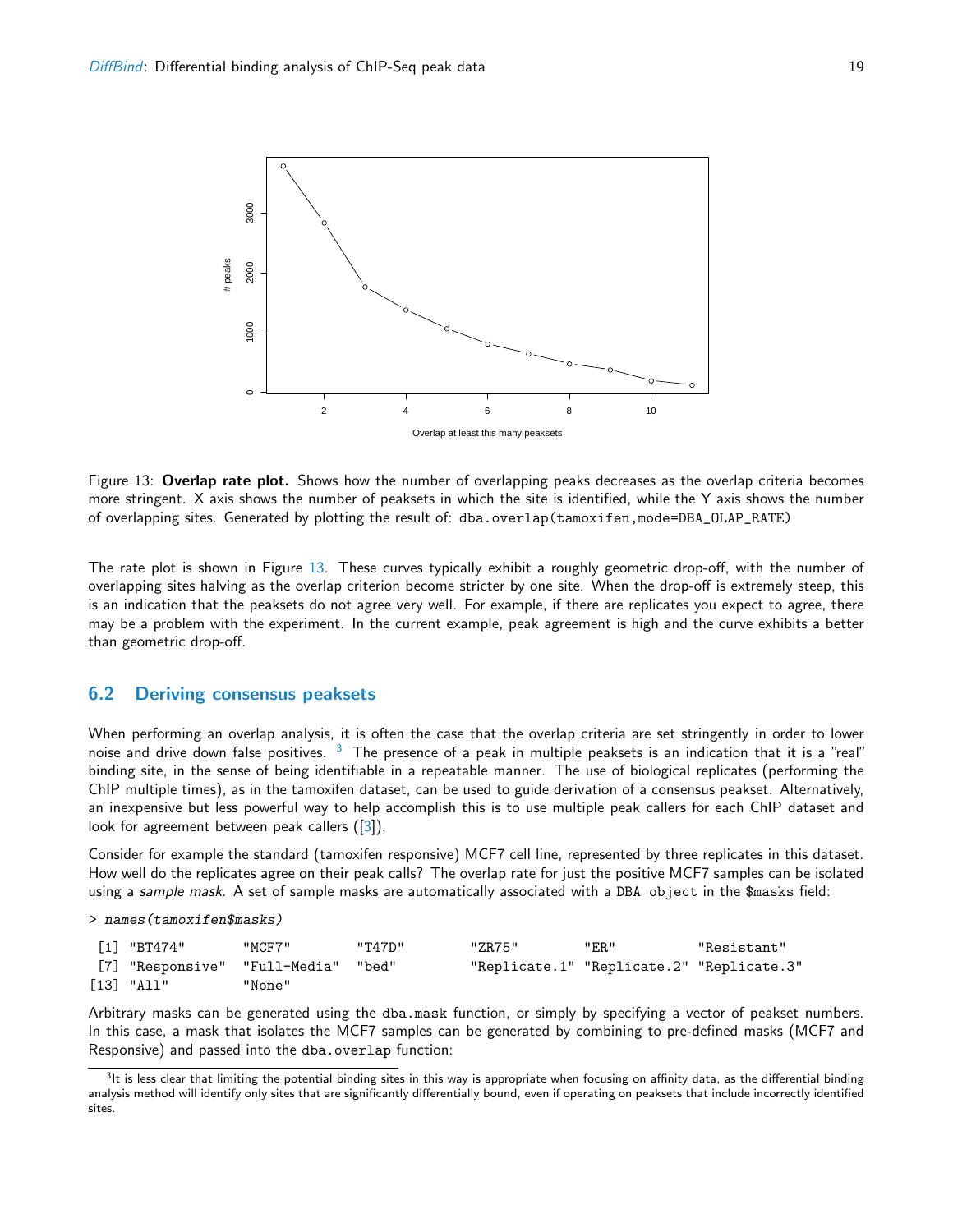



<span id="page-19-0"></span>Figure 14: Venn diagram showing how the ER peak calls for three replicates of responsive MCF7 cell line overlap. Generated by plotting the result of: dba.plotVenn(tamoxifen,tamoxifen\$masks\$MCF7 & tamoxifen\$masks\$Responsive)

```
> dba.overlap(tamoxifen,tamoxifen$masks$MCF7 & tamoxifen$masks$Responsive,
+ mode=DBA_OLAP_RATE)
```
[1] 1780 1215 885

There are 885 peaks (out of 1780) identified in all three replicates. A finer grained view of the overlaps can be obtained with the dba.plotVenn function:

> dba.plotVenn(tamoxifen, tamoxifen\$masks\$MCF7 & tamoxifen\$masks\$Responsive)

The resultant plot is shown as Figure [14.](#page-19-0) This plot shows the 885 consensus peaks identified as common to all replicates, but further breaks down how the replicates relate to each other. The same can be done for each of the replicated cell line experiments, and rather than applying a global cutoff (3 of 11), each cell line could be dealt with individually in deriving a final peakset. A separate consensus peakset for each of the replicated sample types can be added to the DBA object using dba.peakset:

```
> tamoxifen = dba.peakset(tamoxifen, consensus = c(DBA_TISSUE,DBA_CONDITION),
+ minOverlap=0.66)
> tamoxifen
16 Samples, 2844 sites in matrix (3794 total):
            ID Tissue Factor Condition Treatment Replicate Caller Intervals
1 BT4741 BT474 ER Resistant Full-Media 1 bed 1080
2 BT4742 BT474 ER Resistant Full-Media 2 bed 1122
```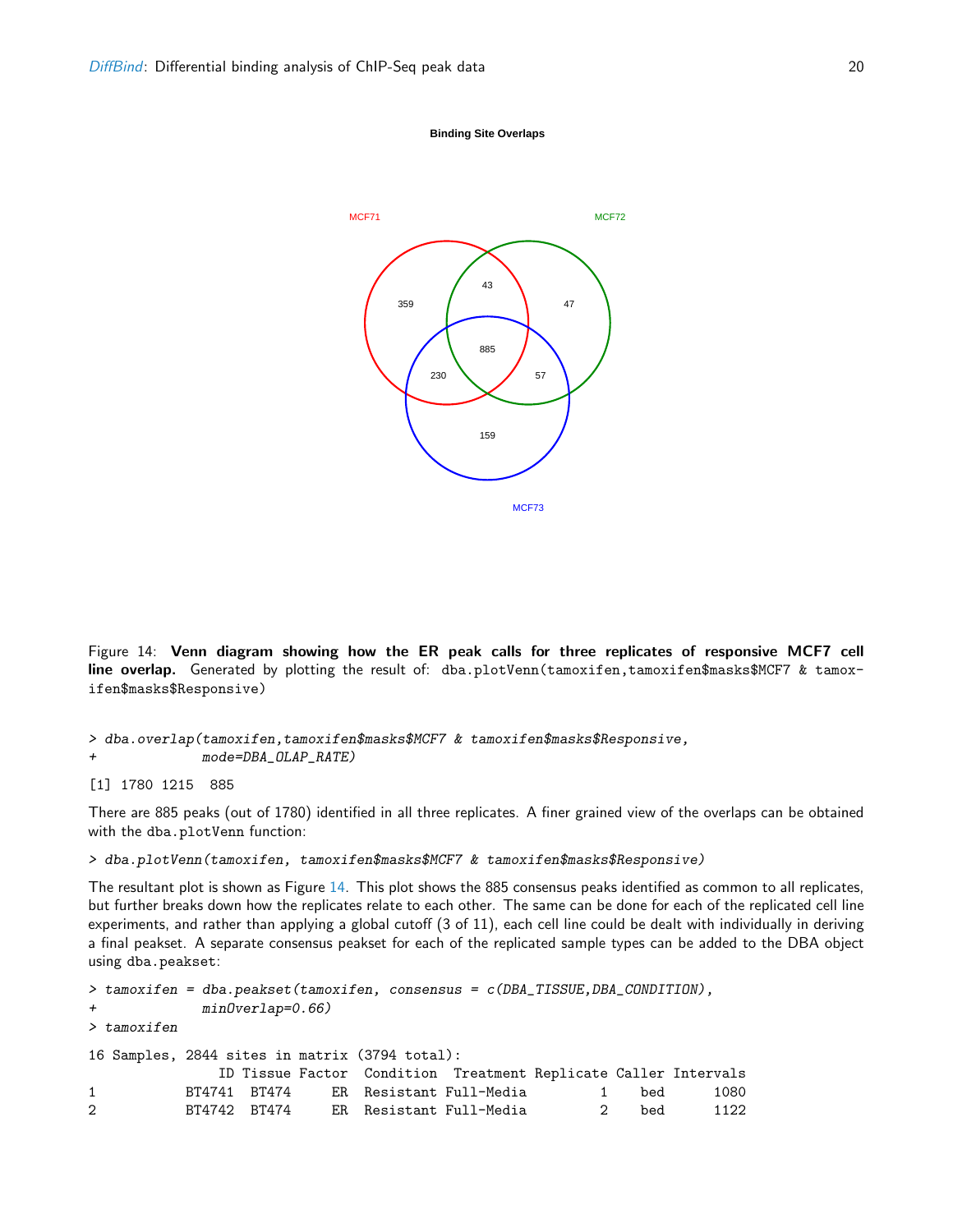| 3              | MCF71               | MCF7  | ER Responsive Full-Media |                      |                | bed | 1556 |
|----------------|---------------------|-------|--------------------------|----------------------|----------------|-----|------|
| 4              | MCF72               | MCF7  | ER Responsive Full-Media |                      | 2              | bed | 1046 |
| 5              | MCF73               | MCF7  | ER Responsive Full-Media |                      | 3              | bed | 1339 |
| 6              | T47D1               | T47D  | ER Responsive Full-Media |                      | 1              | bed | 527  |
| $\overline{7}$ | T47D2               | T47D  | ER Responsive Full-Media |                      | 2              | bed | 373  |
| 8              | MCF7r1              | MCF7  | ER.                      | Resistant Full-Media | 1              | bed | 1438 |
| 9              | MCF7r2              | MCF7  | ER.                      | Resistant Full-Media | $\mathfrak{D}$ | bed | 930  |
| 10             | ZR751               | ZR75  | ER Responsive Full-Media |                      | 1              | bed | 2346 |
| 11             | ZR752               | ZR75  | ER Responsive Full-Media |                      | $\overline{2}$ | bed | 2345 |
|                | 12 BT474: Resistant | BT474 | ER.                      | Resistant Full-Media | $1 - 2$        | bed | 896  |
|                | 13 MCF7: Responsive | MCF7  | ER Responsive Full-Media |                      | $1 - 2 - 3$    | bed | 1215 |
|                | 14 T47D: Responsive | T47D  | ER Responsive Full-Media |                      | $1 - 2$        | bed | 318  |
| 15             | MCF7: Resistant     | MCF7  | ER.                      | Resistant Full-Media | $1 - 2$        | bed | 879  |
|                | 16 ZR75: Responsive | ZR75  | ER Responsive Full-Media |                      | $1 - 2$        | bed | 1933 |
|                |                     |       |                          |                      |                |     |      |

This adds a new consensus peakset for each set of samples that share the same Tissue and Condition values. The exact effect could be obtained by calling tamoxifen = dba.peakset(tamoxifen, consensus = -DBA\_REPLICATE) on the original set of peaks; this tells [DiffBind](http://bioconductor.org/packages/release/bioc/html/DiffBind.html) to generate a consensus peakset for every set of samples that have identical metadata values except the Replicate number.

From this, a new DBA object can be generated consisting of only the five consensus peaksets (the \$Consensus mask filters peaksets previously formed using dba.peakset) :

```
> tamoxifen_consensus = dba(tamoxifen, mask = tamoxifen$masks$Consensus)
> tamoxifen_consensus
5 Samples, 1247 sites in matrix (2666 total):
            ID Tissue Factor Condition Treatment Replicate Caller Intervals
1 BT474:Resistant BT474 ER Resistant Full-Media 1-2 bed 896
2 MCF7:Responsive MCF7 ER Responsive Full-Media 1-2-3 bed 1215
3 T47D:Responsive T47D ER Responsive Full-Media 1-2 bed 318
4 MCF7:Resistant MCF7 ER Resistant Full-Media 1-2 bed 879
5 ZR75:Responsive ZR75 ER Responsive Full-Media 1-2 bed 1933
```
Alternatively, a master consensus peakset could be generated, and reads counted, directly using dba.count: tamoxifen = dba.count(tamoxifen, peaks=tamoxifen\$masks\$Consensus)

Finally, consider an analysis where we wished to treat all five MCF7 samples together to look for binding sites specific to that cell line irrespective of tamoxifen resistant/responsive status. We can create consensus peaksets for each cell type, and look at how the resultant peaks overlap (shown in Figure  $15$ ):

```
> data(tamoxifen_peaks)
> tamoxifen = dba.peakset(tamoxifen, consensus = DBA_TISSUE, minOverlap=0.66)
```

```
> dba.plotVenn(tamoxifen, tamoxifen$masks$Consensus)
```
## <span id="page-20-0"></span>6.3 A complete occupancy analysis: identifying sites unique to a sample group

Occupancy-based analysis, in addition to offering many ways of deriving consensus peaksets, can also be used to identify sites unique to a group of samples. This is analogous to, but not the same as, finding differentially bound sites. In these subsections, the two approaches are directly compared.

Returning to the original tamoxifen dataset:

```
> data(tamoxifen_peaks)
```
We can derive consensus peaksets for the Resistant and Responsive groups. First we examine the overlap rates:

```
> dba.overlap(tamoxifen,tamoxifen$masks$Resistant,mode=DBA_OLAP_RATE)
```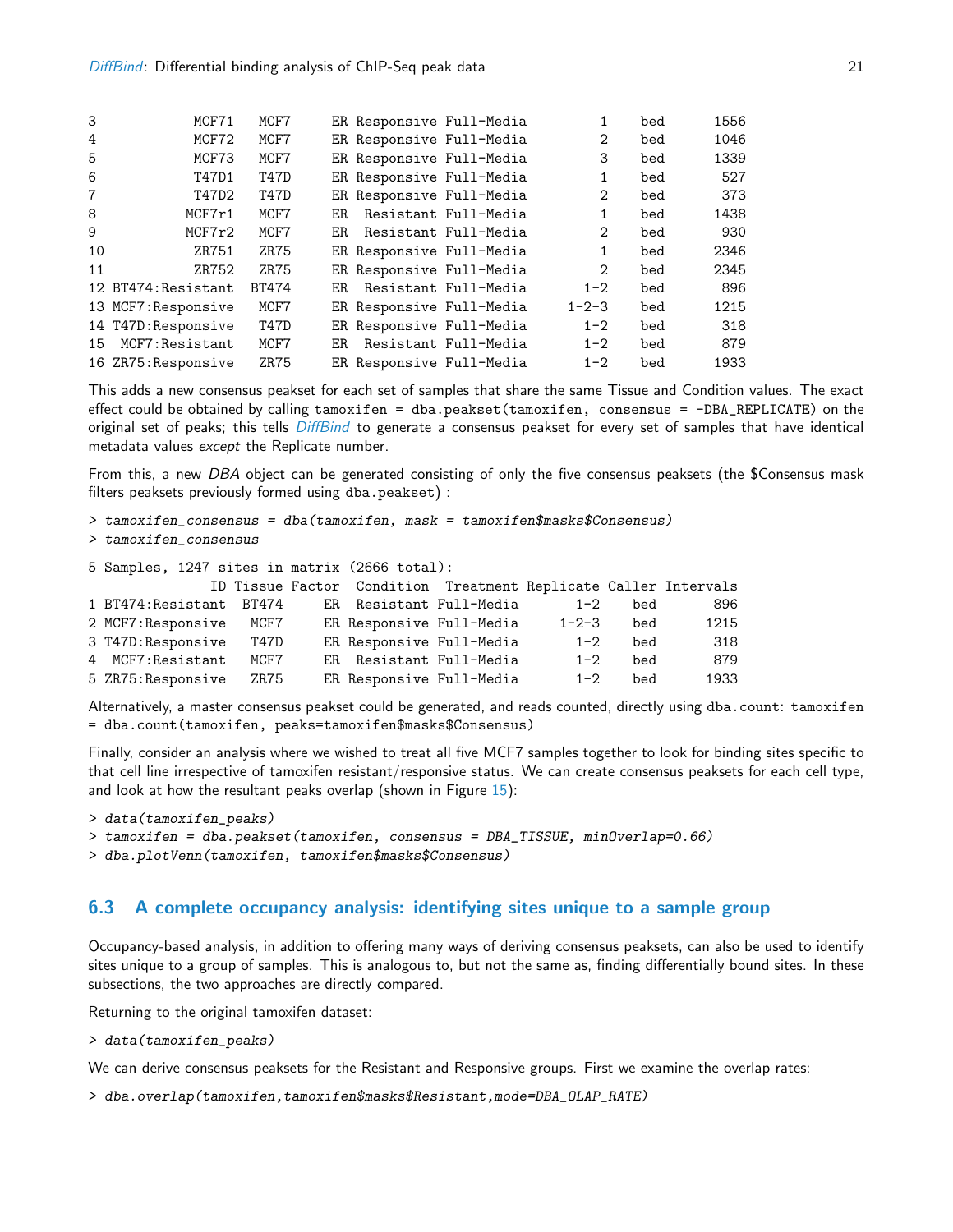**Binding Site Overlaps**



<span id="page-21-0"></span>Figure 15: Venn diagram showing how the consensus peaks for each cell type overlap. Generated by plotting the result of: dba.plotVenn(tamoxifen,tamoxifen\$masks\$Consensus)

[1] 2029 1375 637 456

> dba.overlap(tamoxifen,tamoxifen\$masks\$Responsive,mode=DBA\_OLAP\_RATE)

[1] 3416 2503 1284 865 660 284 180

Requiring that consensus peaks overlap in at least one third of the samples in each group results in 1375 sites for the Resistant group and 1284 sites for the Responsive group:

> tamoxifen = dba.peakset(tamoxifen, consensus = DBA\_CONDITION, minOverlap = 0.33) > dba.plotVenn(tamoxifen,tamoxifen\$masks\$Consensus)

Figure [16](#page-22-0) shows that 475 sites are unique to the Resistant group, and 417 sites are unique to the Responsive group, with 863 sites being identified in both groups (meaning in at least half the Resistant samples and at least three of the seven Responsive samples). If our primary interest is in finding binding sites that are different between the two groups, it may seem reasonable to consider the 863 common sites to be uninteresting, and focus on the 892 sites that are unique to a specific group. These unique sites can be obtained using dba.overlap:

> tamoxifen.OL = dba.overlap(tamoxifen, tamoxifen\$masks\$Consensus)

The sites unique to the Resistant group are accessible in tamoxifen.OL\$onlyA, with the Responsive-unique sites in tamoxifen.OL\$onlyB:

> tamoxifen.OL\$onlyA

GRanges object with 475 ranges and 1 metadata column: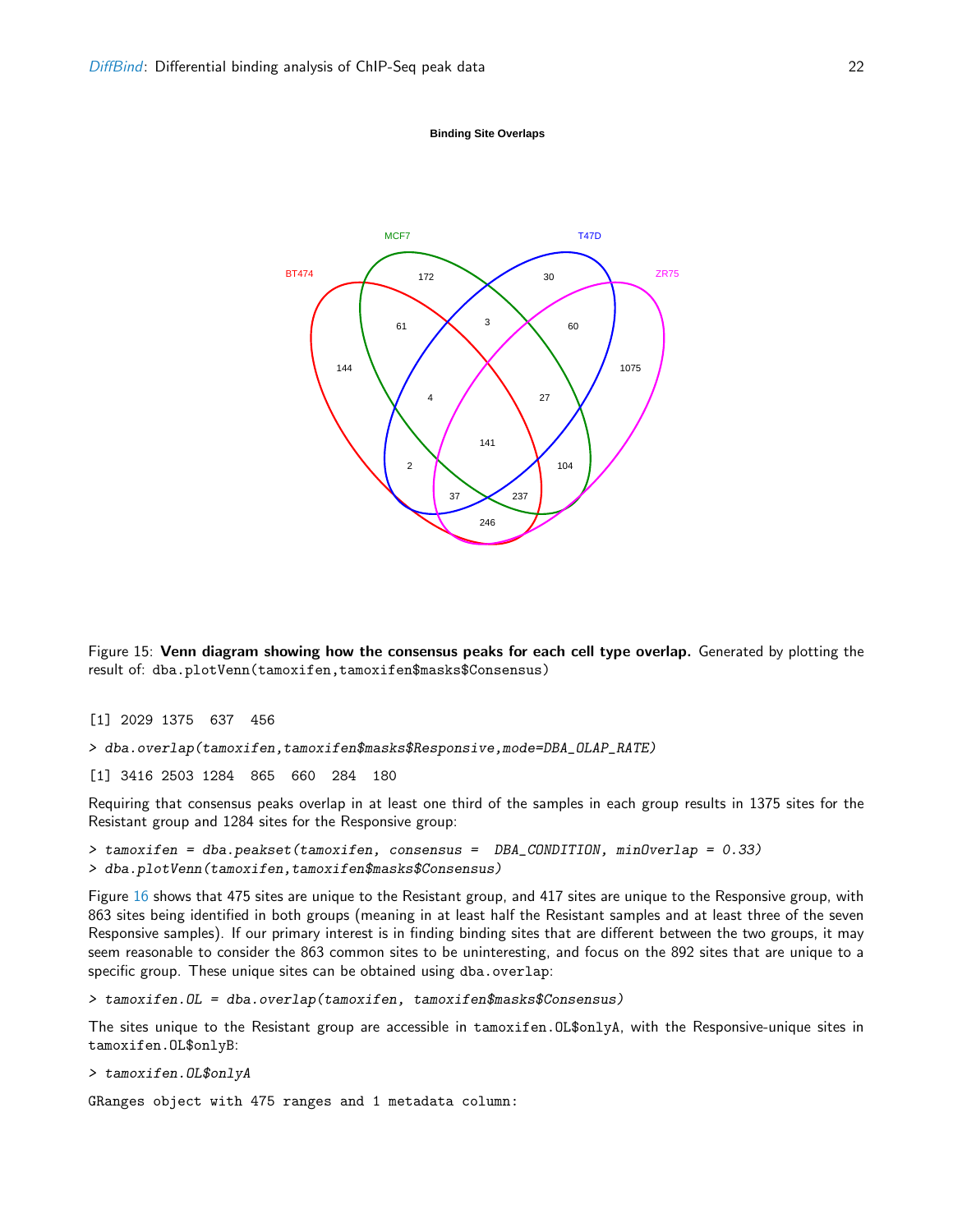

#### **Binding Site Overlaps**



<span id="page-22-0"></span>Figure 16: Venn diagram showing how the ER peak calls for two response groups overlap. Generated by plotting the result of: dba.plotVenn(tamoxifen, tamoxifen\$masks\$Consensus)

```
seqnames ranges strand | score
       <Rle> <IRanges> <Rle> | <numeric>
   2 chr18 [150764, 151269] * | 0.0216970450072851
   3 chr18 [188982, 189652] * | 0.0829603544003535
   5 chr18 [311530, 312172] * | 0.0647360163743927
   7 chr18 [356560, 357362] * | 0.0264811285562276
   8 chr18 [371110, 372102] * | 0.0327929633632912
  ... ... ... ... ... ...
 1731 chr18 [76528540, 76529618] * | 0.0367730545440824
 1743 chr18 [77056886, 77057516] * | 0.0242664497643353
 1744 chr18 [77062037, 77062828] * | 0.0233993536647987
 1746 chr18 [77300430, 77301170] * | 0.0386594849737823
 1749 chr18 [77424530, 77425198] * | 0.0280821172783238
 -------
 seqinfo: 1 sequence from an unspecified genome; no seqlengths
> tamoxifen.OL$onlyB
GRanges object with 417 ranges and 1 metadata column:
     seqnames ranges strand | score
       <Rle> <IRanges> <Rle> | <numeric>
   1 chr18 [ 111564, 112005] * | 0.0465361539385305
```
6 chr18 [ 346464, 347342] \* | 0.0589574123703341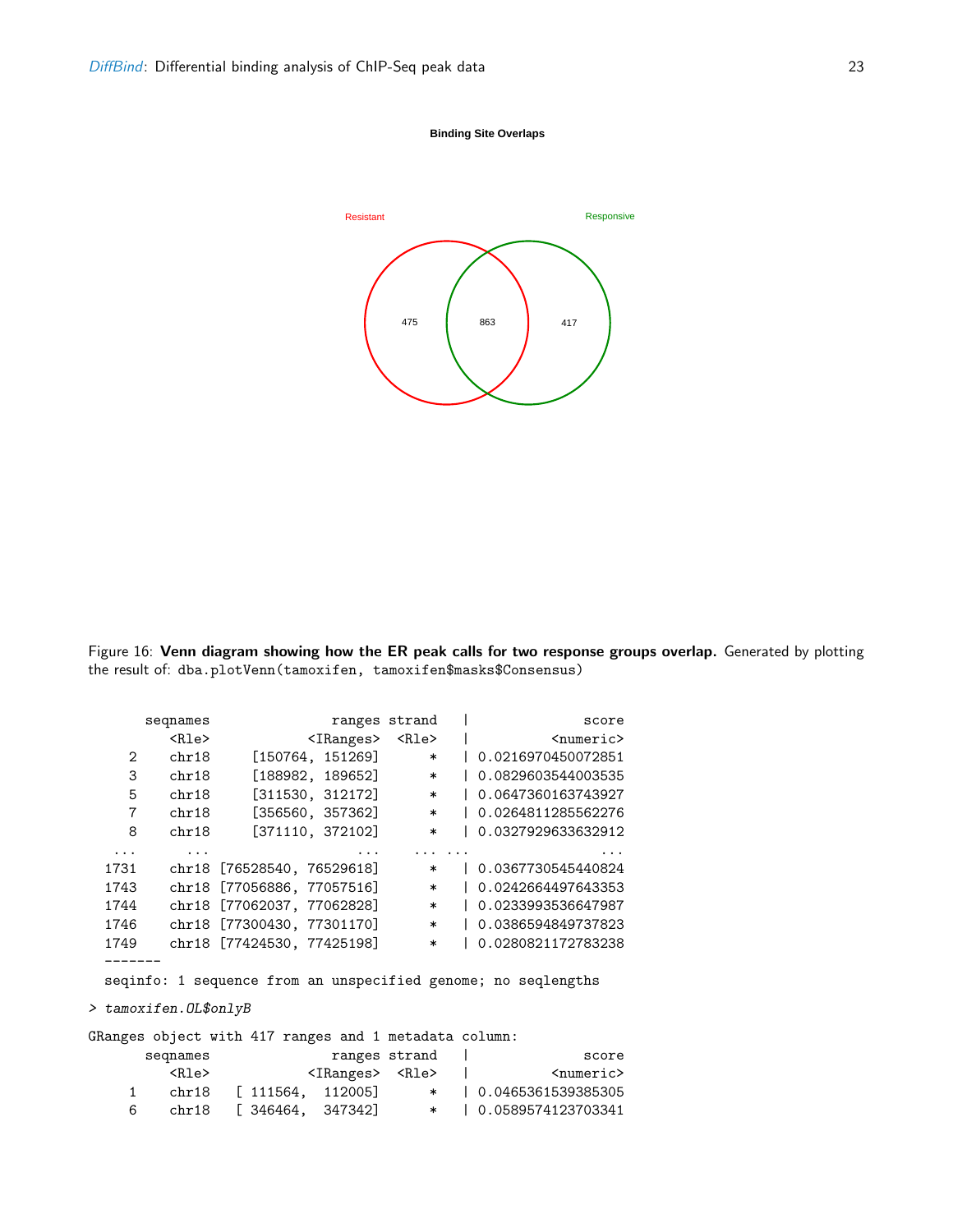| 24   | chr18 |                            | [812595, 813462]   | $\ast$ | 0.0526326822538518                                            |
|------|-------|----------------------------|--------------------|--------|---------------------------------------------------------------|
| 32   | chr18 |                            | [1075317, 1076051] | $\ast$ | 0.0670931275898503                                            |
| 37   | chr18 |                            | [1241658, 1242455] | $\ast$ | 0.0414763618020171                                            |
| .    |       |                            |                    |        |                                                               |
| 1741 |       | chr18 [76805366, 76806312] |                    | $\ast$ | 0.0398786180425705                                            |
| 1747 |       | chr18 [77318446, 77319078] |                    | $\ast$ | 0.0358981080016437                                            |
| 1748 |       | chr18 [77389690, 77390304] |                    | $\ast$ | 0.0237104056623095                                            |
| 1751 |       | chr18 [77541035, 77541645] |                    | $\ast$ | 0.0499611446024885                                            |
| 1755 |       | chr18 [77987044, 77988289] |                    | $\ast$ | 0.300099483685293                                             |
|      |       |                            |                    |        |                                                               |
|      |       |                            |                    |        | seginfo: 1 sequence from an unspecified genome; no seglengths |

The scores associated with each site are derived from the peak caller confidence score, and are a measure of confidence in the peak call (occupancy), not a measure of how strong or distinct the peak is.

#### <span id="page-23-0"></span>6.4 Comparison of occupancy and affinity based analyses

So how does this occupancy-based analysis compare to the previous affinity-based analysis?

First, different criteria were used to select the overall consensus peakset. We can compare them to see how well they agree:

```
> tamoxifen = dba.peakset(tamoxifen,tamoxifen$masks$Consensus,
+ minOverlap=1,sampID="OL Consensus")
> tamoxifen = dba.peakset(tamoxifen,!tamoxifen$masks$Consensus,
+ minOverlap=3,sampID="Consensus_3")
> dba.plotVenn(tamoxifen,14:15)
```
Figure [17](#page-24-0) shows that the two sets agree on about 85% of their sites, so the results should be directly comparable between the differing parameters used to establish the consensus peaksets. [4](#page-23-1)

Next re-load the affinity analysis:

```
> data(tamoxifen_analysis)
```
To compare the sites unique to each sample group identified from the occupancy analysis with those sites identified as differentially bound based on affinity (read count) data, we use a feature of dba.report that facilitates evaluating the occupancy status of sites. Here we obtain a report of all the sites (th=1) with occupancy statistics (bCalled=T):

> tamoxifen.rep = dba.report(tamoxifen,bCalled=T,th=1)

The bCalled option adds two columns to the report (Called1 and Called2), one for each group, giving the number of samples within the group in which the site was identified as a peak in the original peaksets generated by the peak caller. We can use these to recreate the overlap criteria used in the occupancy analysis:

```
> onlyResistant = tamoxifen.rep$Called1>=2 & tamoxifen.rep$Called2<3
> sum(onlyResistant )
[1] 339
> onlyResponsive = tamoxifen.rep$Called2>=3 & tamoxifen.rep$Called1<2
> sum(onlyResponsive)
[1] 417
> bothGroups = tamoxifen.rep$Called1>= 2 & tamoxifen.rep$Called2>=3
> sum(bothGroups)
```
<span id="page-23-1"></span> $4$ Alternatively, we could re-run the analysis using the newly derived consensus peakset by passing it into the counting function:  $>$  tamoxifen = dba.count(tamoxifen, peaks = tamoxifen\$masks\$Consensus)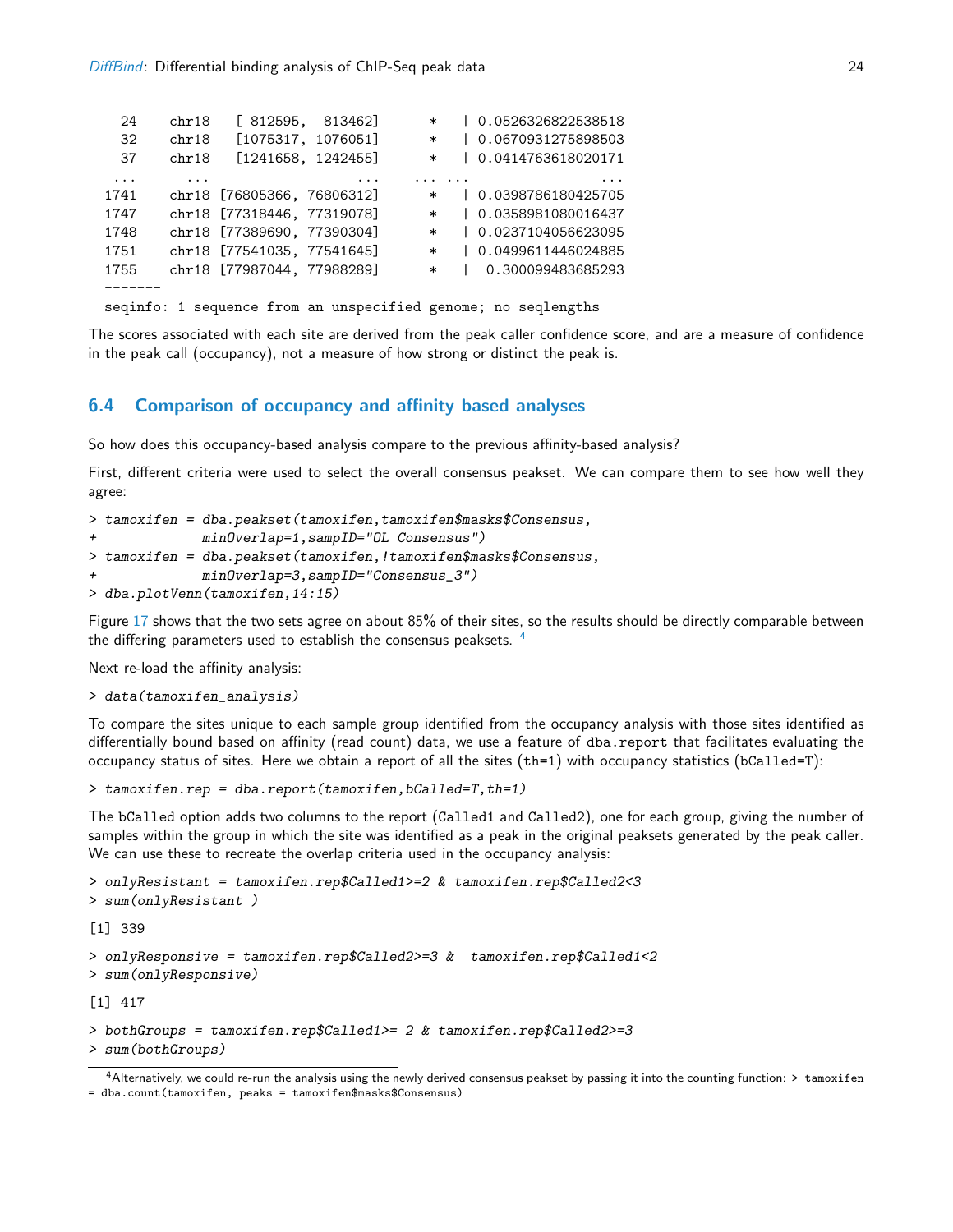#### **Binding Site Overlaps**



<span id="page-24-0"></span>Figure 17: Venn diagram showing how the ER peak calls for two different ways of deriving consensus peaksets. Generated by plotting the result of: dba.plotVenn(tamoxifen,14:15)

#### [1] 863

Comparing these numbers verifies the similarity with those seen in Figure [16,](#page-22-0) showing again how the basic analysis is not oversensitive to differences in how the consensus peaksets are formed. This overlap analysis suggests that 756 of the sites are uniquely bound in either the Responsive or Resistant groups, while 863 sites are common to both.

Completing a full differential analysis and focusing on only those sites identified as significantly differentially bound (FDR  $\epsilon$  = 0.1), however, shows a different story than that obtainable using only occupancy data:

```
> tamoxifen.DB = dba.report(tamoxifen,bCalled=T,th=.1)
> onlyResistant.DB = tamoxifen.DB$Called1>=2 & tamoxifen.DB$Called2<3
> sum(onlyResistant.DB)
[1] 49
> onlyResponsive.DB = tamoxifen.DB$Called2>=3 & tamoxifen.DB$Called1<2
> sum(onlyResponsive.DB)
[1] 182
> bothGroups.DB = tamoxifen.DB$Called1>=2 & tamoxifen.DB$Called2>=3
> sum(bothGroups.DB)
[1] 81
```
There are a number of notable differences in the results. First, overall there are many fewer sites identified as differentially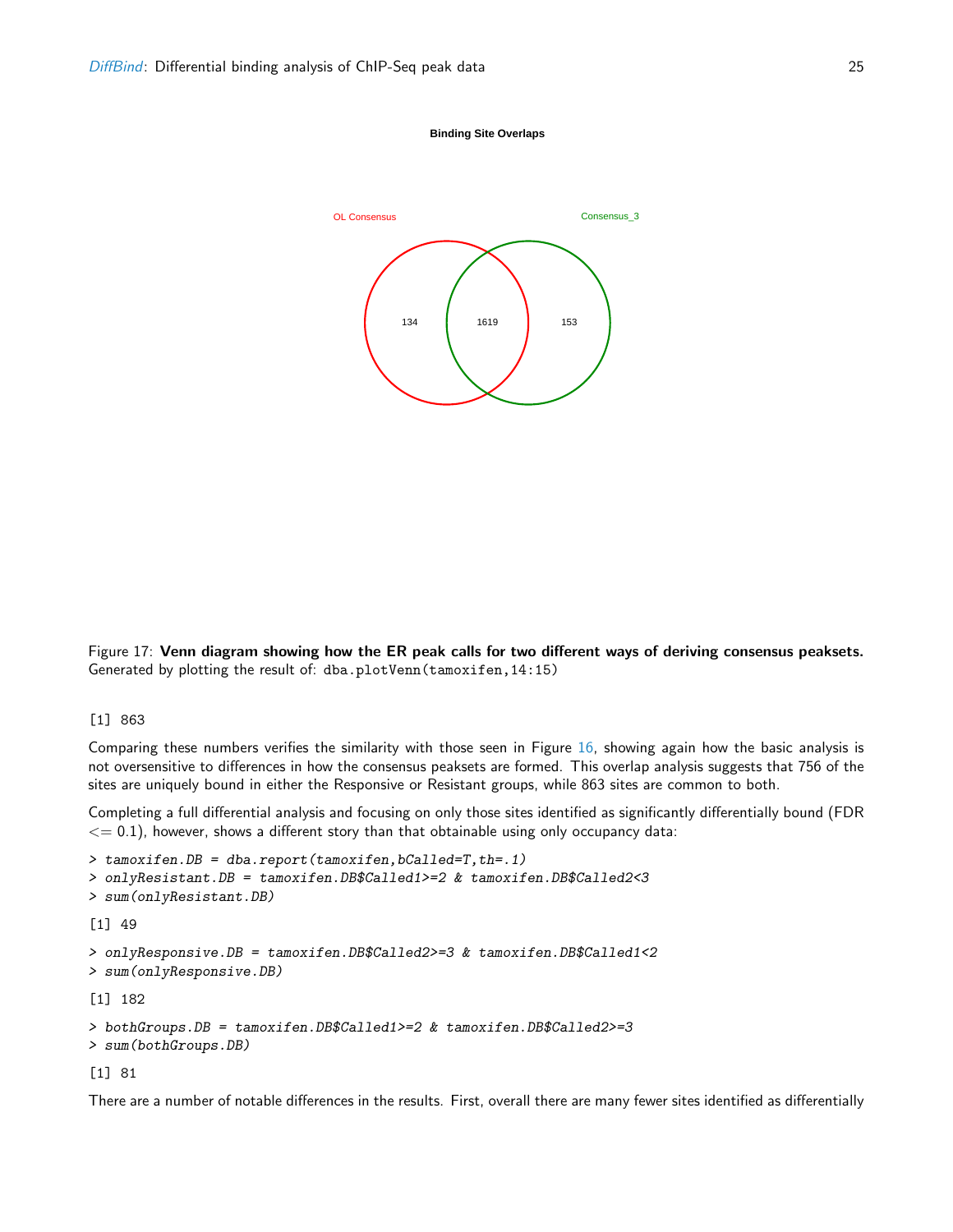bound  $(49+182+81 = 315)$  than are unique to one condition  $(339+417 = 756)$ . Indeed, most of the sites identified in the occupancy analysis as unique to a sample group are not found to be significantly differentially bound using the affinity data. While partly this is a result of the stringency of the statistical tests, it shows how the affinity analysis can discriminate between sites where peak callers are making occupancy decisions that do not reflect significant differences in read densities at these sites. Note that only about 30.5555555555556% of sites unique to one condition are identifiable as significantly differentially bound  $(49+182 = 231$  out of 756). Secondly, differentially bound sites are as likely to be called in the consensus of both response groups as they are to be unique to one group, as over a quarter of the total sites identified as significantly differentially bound (312) are called as peaks in both response groups (81). Indeed, peaks identified binding sites in both sample groups are almost as likely to be identified as significantly differentially bound (9.4%, or 81 out of 863) as sites identified only in the Resistant sample group (14%, or 49 out of 339).

A final advantage of a quantitative analysis is that the differentially bound peaks identified using the affinity analysis are associated with significance statistics (p-value and FDR) that can be used to rank them for further examination, while the occupancy analysis yields a relatively unordered list of peaks, as the peak caller statistics refer only to the significance of occupancy, and not of differential binding.

## <span id="page-25-0"></span>7 Technical notes

This section includes some technical notes explaining some of the technical details of [DiffBind](http://bioconductor.org/packages/release/bioc/html/DiffBind.html) processing.

### <span id="page-25-1"></span>7.1 Loading peaksets

There are a number of ways to get peaksets loaded into a DBA object. Peaksets can be read in from files or loaded from interval sets already stored in an R object. Samples can be specified either in a sample sheet (using dba) or loaded one at a time (using dba.peakset).

When loading in peaksets from files, specifying what peak caller generated the file enables peaks from supported peak callers to be read in. See the help page for dba.peakset for a list of supported peak callers. Any string to indicate the peak caller; if it is not one of the supported callers, a default "raw" format is assumed, consisting of a text file with three or four columns (indicating the chromosome, start position, and end position, with a score for each interval found in the fourth column, if present). You can further control how peaks are read using the PeakFormat, ScoreCol, and bLowerBetter fields if you want to override the defaults for the specified peak caller identifier. For example, with the tamoxifen dataset used in this tutorial, the peaks were called using the MACS peak caller, but the data are supplied as simple text files, no the expected MACS "xls" format. To maintain the peak caller in the metadata, we could specify the PeakCaller as "macs" but the PeakFormat as "raw". If we wanted to use peak scores in a different column than the fourth, the scorecol parameter could be set to indicate the appropriate column number. When handling scoring, [DiffBind](http://bioconductor.org/packages/release/bioc/html/DiffBind.html) by default assumes that a higher score indicates a "better" peak. If this is not the case, for example if the score is a p-value or FDR, we could set bLowerScoreBetter to TRUE.

When using a sample sheet, values for fields missing in the sample sheet can be supplied when calling dba. In addition to the minimal sample sheet used for the tutorial, an equivalent sample sheet with all the metadata fields is included, called "tamoxifen allfields.csv". See the help page for dba for an example using this sample sheet.

## <span id="page-25-2"></span>7.2 Merging peaks

When forming the global binding matrix consensus peaksets, [DiffBind](http://bioconductor.org/packages/release/bioc/html/DiffBind.html) first identifies all unique peaks amongst the relevant peaksets. As part of this process, it merges overlapping peaks, replacing them with a single peak representing the narrowest region that covers all peaks that overlap by at least one base. There are at least two consequences of this that are worth noting.

First, as more peaksets are included in analysis, the average peak width tends to become longer as more overlapping peaks are detected and the start/end points are adjusted outward to account for them. Secondly, peak counts may not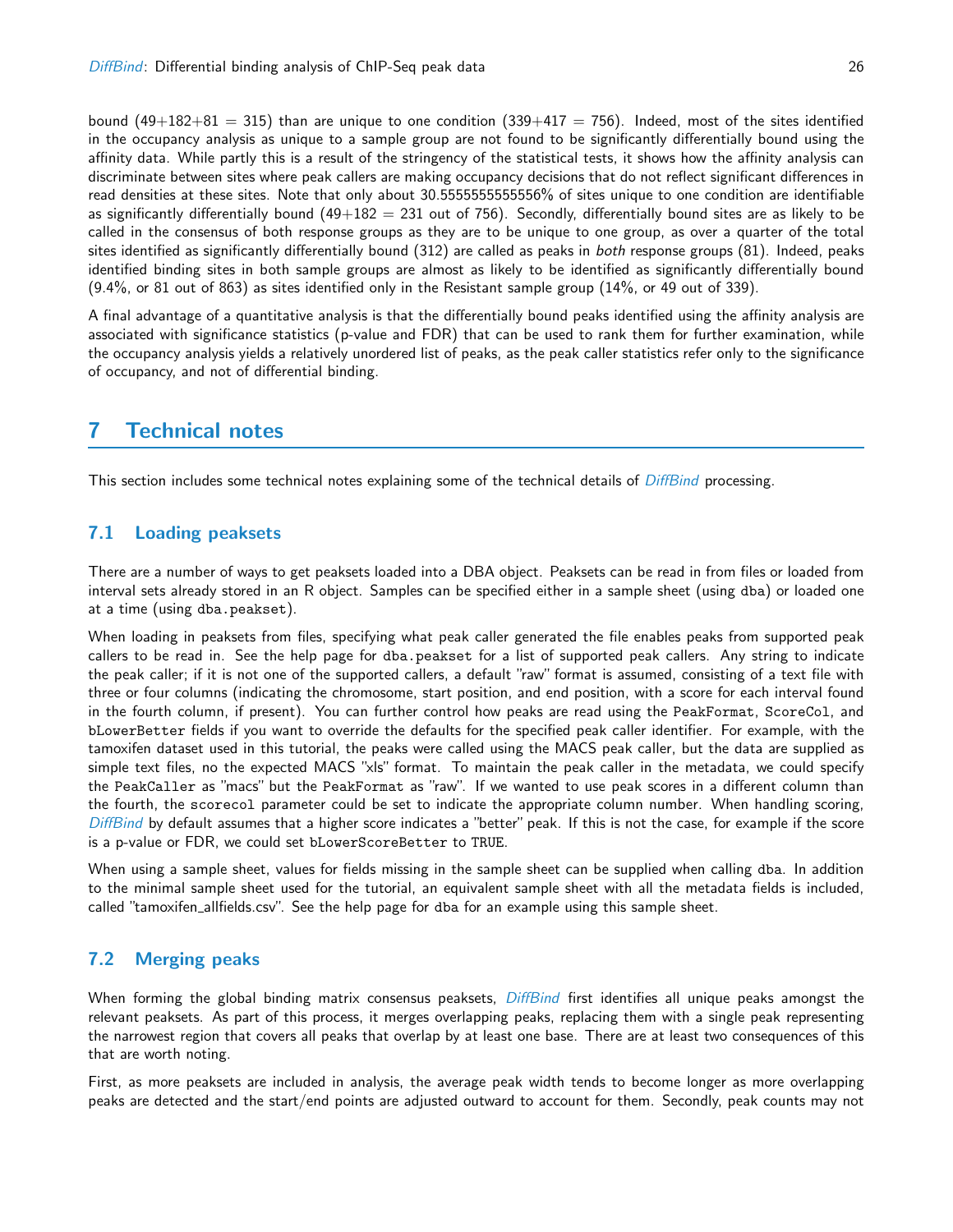appear to add up as you may expect due to merging. For example, if one peakset contains two small peaks near to each other, while a second peakset includes a single peak that overlaps both of these by at least one base, these will all be replaced in the merged matrix with a single peak. As more peaksets are added, multiple peaks from multiple peaksets may be merged together to form a single, wider peak.

### <span id="page-26-0"></span>7.3 [edgeR](http://bioconductor.org/packages/release/bioc/html/edgeR.html) analysis

When dba.analyze is invoked using the default method=DBA\_EDGER, a standardized differential analysis is performed using the [edgeR](http://bioconductor.org/packages/release/bioc/html/edgeR.html) package  $([4])$  $([4])$  $([4])$ . This section details the precise steps in that analysis.

For each contrast, a separate analysis is performed. First, a matrix of counts is constructed for the contrast, with columns for all the samples in the first group, followed by columns for all the samples in the second group. The raw read count is used for this matrix; if the bSubControl parameter is set to TRUE (as it is by default), the raw number of reads in the control sample (if available) will be subtracted (with a minimum final read count of 1). Next the library size is computed for each sample for use in subsequent normalization. By default, this is the total number of reads in the library (calculated from the source BAM//BED file). Alternatively, if the bFullLibrarySize parameter is set to FALSE,the total number of reads in peaks (the sum of each column) is used. Note that effective" library size (bFullLibrarySize = FALSE) may be more appropriate for situations when the overall signal (binding rate) is expected to be directly comparable between the samples. Next comes a call to  $edge R$  's DGEList function. The DGEList object that results is next passed to calcNormFactors with all other parameters retained as defaults (method="TMM"), returning an updated DGEList object. This is passed to estimateCommonDisp with default parameters.

If the method is DBA\_EDGER\_CLASSIC, then if bTagwise is TRUE (most useful when there are at least three members in each group of a contrast), the resulting DGEList object is then passed to estimateTagwiseDisp, with the prior set to 50 divided by two less than the total number of samples in the contrast, and trend="none". The final steps are to perform testing to determine the significance measure of the differences between the sample groups by calling exactTest  $([5])$  $([5])$  $([5])$  using the *DGEList* with the dispersion set based on the bTagwise parameter.

If the method is DBA\_EDGER\_GLM (the default), then a a design matrix is generated with two coefficients (the Intercept and one of the groups). Next estimateGLMCommonDisp is called; if bTagwise=TRUE, estimateGLMTagwiseDisp is called as well. The model is fitted by calling glmFit, and the specific contrast fitted by calling glmLRT, specifying that the second coefficient be dropped. Finally, an exactTest ([\[6\]](#page-29-6)) is performed, using either common or tagwise dispersion depending on the value specified for bTagwise.

This final DGEList for contrast n is stored in the DBA object as

DBA\$contrasts[[n]]\$edgeR

and may be examined and manipulated directly for further customization. Note however that if you wish to use this object directly with [edgeR](http://bioconductor.org/packages/release/bioc/html/edgeR.html) functions, then the bReduceObjects parameter should be set to FALSE, otherwise the default value of TRUE will result in essential object fields being stripped.

If a blocking factor has been added to the contrast, an additional  $edge$  analysis is carried out. This follows the DBA\_EDGER\_GLM case detailed above, except a more complex design matrix is generated that includes all the unique values for the blocking factor. These coefficients are all included in the glmLRT call. The resultant object is accessible as

DBA\$contrasts[[n]]\$edgeR\$block.

## <span id="page-26-1"></span>7.4 [DESeq](http://bioconductor.org/packages/release/bioc/html/DESeq.html) analysis

When dba.analyze is invoked using method=DBA\_DESEQ $^5$  $^5$ , a standardized differential analysis is performed using the [DESeq](http://bioconductor.org/packages/release/bioc/html/DESeq.html) package ([\[7\]](#page-29-7)). This section details the steps in that analysis.

For each contrast, a separate analysis is performed. First, a matrix of counts is constructed for the contrast, with columns for all the samples in the first group, followed by columns for all the samples in the second group. The raw read count is

<span id="page-26-2"></span> $5$ Note that  $DESeq$  can be made the default analysis method for a DBA object by setting DBA\$config\$AnalysisMethod=DBA\_DESEQ.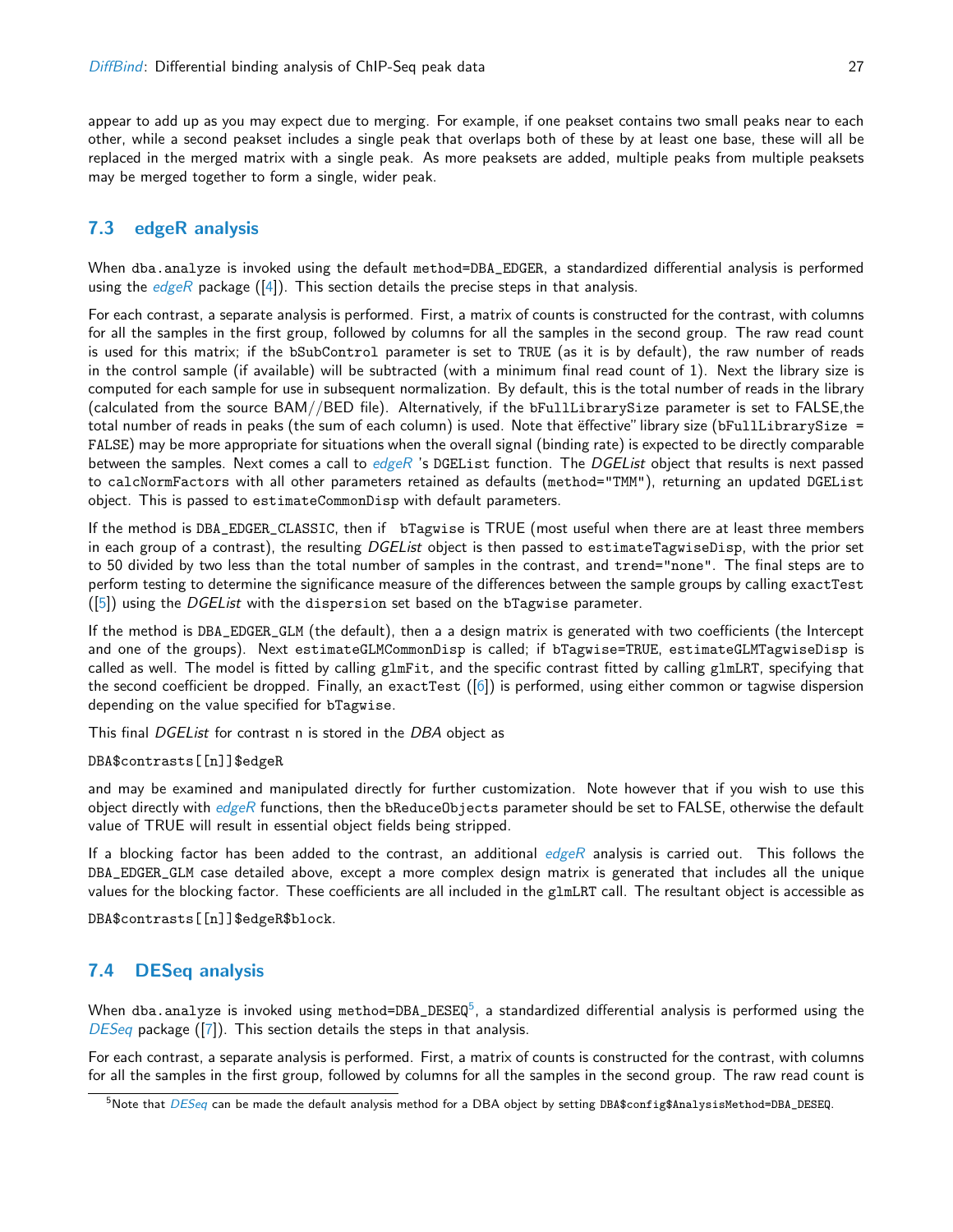used for this matrix; if the bSubControl parameter is set to TRUE (as it is by default), the raw number of reads in the control sample (if available) will be subtracted. Next the library size is computed for each sample for use in subsequent normalization. By default, this is the total number of reads in the library (calculated from the source BAM//BED file). Alternatively, if the bFullLibrarySize parameter is set to FALSE,the total number of reads in peaks (the sum of each column) is used. Note that "effective"library size (bFullLibrarySize = FALSE) may be more appropriate for situations when the overall signal (binding rate) is expected to be directly comparable between the samples. The first step concludes with a call to [DESeq](http://bioconductor.org/packages/release/bioc/html/DESeq.html)'s newCountDataSet function, which returns a CountDataSet object. If bFullLibrarySize is set to TRUE, then sizeFactors is called with the number of reads in the BAM/BED files for each ChIP sample, divided by the minimum of these; otherwise, estimateSizeFactors is invoked. Next, estimateDispersions is called with the CountDataSet object and fitType set to local. If there are no replicates, (only one sample in each group), method is set to blind. Otherwise, if bTagwise is TRUE, method is set to per-condition; if it is FALSE, method is set to pooled (or pooled-CR for a blocking analysis).

If the method is DBA\_DESEQ\_CLASSIC, nbinomTest is called, and the result (reordered by adjusted p-value) saved for reporting.

If the method is DBA\_DESEQ\_GLM (the default), two models are fitted using fitNbinomGLMs: a full model is fitted with all the coefficients, and a second model is fitted with the second coefficient dropped. These are tested against each other using nbinomGLMTest, with the resulting p values adjusted using p.adjust (with method="BH").

The final results are accessible within the DBA object as

#### DBA\$contrasts[[n]]\$DESeq1\$DEdata

and may be examined and manipulated directly for further customization. Note however that if you wish to use this object directly with [DESeq](http://bioconductor.org/packages/release/bioc/html/DESeq.html) functions, then the bReduceObjects parameter should be set to FALSE, otherwise the default value of TRUE will result in essential object fields being stripped.

If a blocking factor has been added to the contrast, an additional [DESeq](http://bioconductor.org/packages/release/bioc/html/DESeq.html) analysis is carried out. This follows the DBA\_DESEQ\_GLM case detailed above, except a more complex design is generated when newCountDataSet is called that includes all the unique values for the blocking factor. These coefficients are all included in the fitNbinomGLMs calls. The resultant object is accessible as

DBA\$contrasts[[n]]\$DESeq1\$block\$DEdata.

## <span id="page-27-0"></span>7.5 [DESeq2](http://bioconductor.org/packages/release/bioc/html/DESeq2.html) analysis

When dba.analyze is invoked using method=DBA\_DESEQ2 $^6$  $^6$ , a standardized differential analysis is performed using the  $DESeq2$  package ([\[8\]](#page-29-8)). This section details the precise steps in that analysis.

For each contrast, a separate analysis is performed. First, a matrix of counts is constructed for the contrast, with columns for all the samples in the first group, followed by columns for all the samples in the second group. The raw read count is used for this matrix; if the bSubControl parameter is set to TRUE (as it is by default), the raw number of reads in the control sample (if available) will be subtracted. Next the library size is computed for each sample for use in subsequent normalization. By default, this is the total number of reads in peaks (the sum of each column). Alternatively, if the bFullLibrarySize parameter is set to TRUE, the total number of reads in the library (calculated from the source BAM/BED file) is used. The first step concludes with a call to  $DESeq2$ 's DESeqDataSetFromMatrix function, which returns a DESeqDataSet object.

If bFullLibrarySize is set to TRUE, then sizeFactors is called with the number of reads in the BAM/BED files for each ChIP sample, divided by the minimum of these; otherwise, estimateSizeFactors is invoked.

estimateDispersions is then called with the DESeqDataSet object and fitType set to local. Next the model is fitted and tested using nbinomWaldTest. The final results (as a DESeqDataSet) are accessible within the DBA object as

DBA\$contrasts[[n]]\$DESeq2\$DEdata

<span id="page-27-1"></span> $6$ Note that  $DESeq2$  can be made the default analysis method for a DBA object by setting DBA\$config\$AnalysisMethod=DBA\_DESEQ2.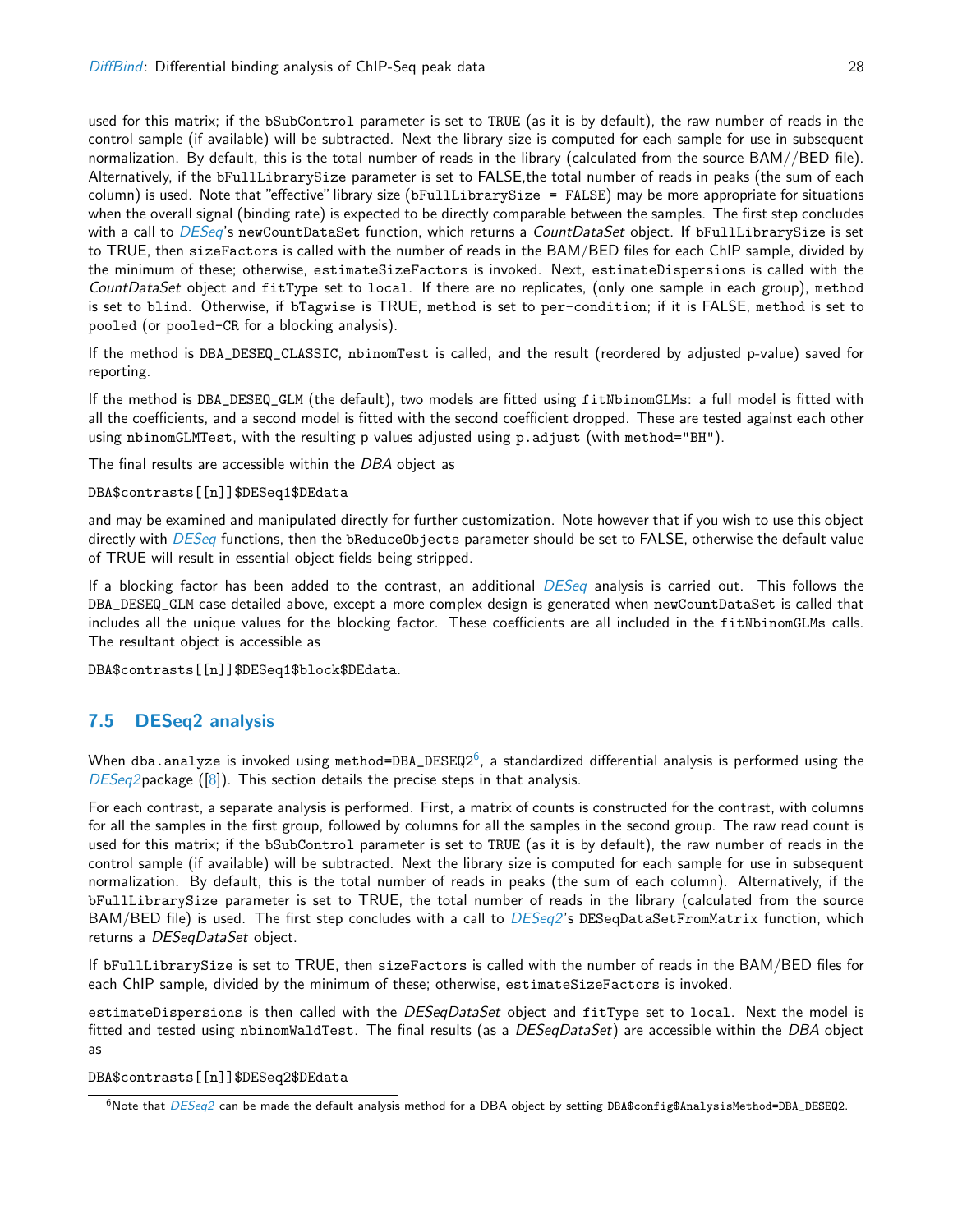and may be examined and manipulated directly for further customization. Note however that if you wish to use this object directly with [DESeq2](http://bioconductor.org/packages/release/bioc/html/DESeq2.html) functions, then the bReduceObjects parameter should be set to FALSE, otherwise the default value of TRUE will result in essential object fields being stripped.

If a blocking factor has been added to the contrast, an additional  $DESeq2$  analysis is carried out by setting the design to include all the unique values for the blocking factor. This occurs before the dispersion values are calculated. The resultant DESeqDataSet object is accessible as

DBA\$contrasts[[n]]\$DESeq2\$block\$DEdata.

## <span id="page-28-0"></span>8 Vignette Data

Due to space limitations, the aligned reads associated with the cell line data used in this vignette are not included as part of the *[DiffBind](http://bioconductor.org/packages/release/bioc/html/DiffBind.html)* package.

If you would like to get access to the reads, you can email rory.stark@cruk.cam.ac.uk and ask to be added to the Dropbox containing the vignette data.

The data are also available in the Short Read Archive (SRA), email for detailed instructions on how to retrieve them in the appropriate form.

Also included is a sample sheet that uses the downloaded data. This sample sheet can also be examined to see which GEO accession IDs correspond to which samples. The sample sheet can be found at:

> file.path(system.file("extra", package="DiffBind"),"tamoxifen\_GEO.csv")

## <span id="page-28-1"></span>9 Using [DiffBind](http://bioconductor.org/packages/release/bioc/html/DiffBind.html) and [ChIPQC](http://bioconductor.org/packages/release/bioc/html/ChIPQC.html) together

[DiffBind](http://bioconductor.org/packages/release/bioc/html/DiffBind.html) and [ChIPQC](http://bioconductor.org/packages/release/bioc/html/ChIPQC.html) are both packages that help manage and analyze ChIP-seq experiments, and are designed to be used together.

If you already have a project in [DiffBind](http://bioconductor.org/packages/release/bioc/html/DiffBind.html), then [ChIPQC](http://bioconductor.org/packages/release/bioc/html/ChIPQC.html) can accept a DBA object in place of the sample sheet when creating a ChIPQCexperiment object.

Once a ChIPQCexperiment object has been constructed, it can be used in place of a DBA object in most calls to [DiffBind](http://bioconductor.org/packages/release/bioc/html/DiffBind.html). All plotting, counting, and analysis functions are available from *[DiffBind](http://bioconductor.org/packages/release/bioc/html/DiffBind.html)*.

It is also possible to extract a DBA object from a ChIPQCexperiment object using the QCdba method. The resulting DBA object can be used in [DiffBind](http://bioconductor.org/packages/release/bioc/html/DiffBind.html) without restriction, although neither it nor DBA objects based on it can be re-attached to the original ChIPQCexperiment object (although they can be used in lieu of a sample sheet when creating a new one.)

In a typical workflow, the first step would be to run a  $ChIPQC$  analysis before peak calling to assess library quality and establish what filtering should be done at the read level (mapping quality, duplicates, and blacklists). Next peaks would be called externally, and read into a new ChIPQCexperiment object to assess peak-based metrics, such as FRIP, peak profiles, and clustering.

At this point, [DiffBind](http://bioconductor.org/packages/release/bioc/html/DiffBind.html) could be used to perform occupancy analysis, derive consensus peak sets, re-count reads to form a binding matrix, and set up contrasts to carry out full differential binding analyses using the [edgeR](http://bioconductor.org/packages/release/bioc/html/edgeR.html) and  $DESeq2$  packages, along with plotting and reporting functions.

## <span id="page-28-2"></span>10 Acknowledgements

This package was developed at Cancer Research UK's Cambridge Research Institute with the help and support of many people there. We wish to acknowledge everyone the Bioinformatics Core under the leadership of Matthew Eldridge, as